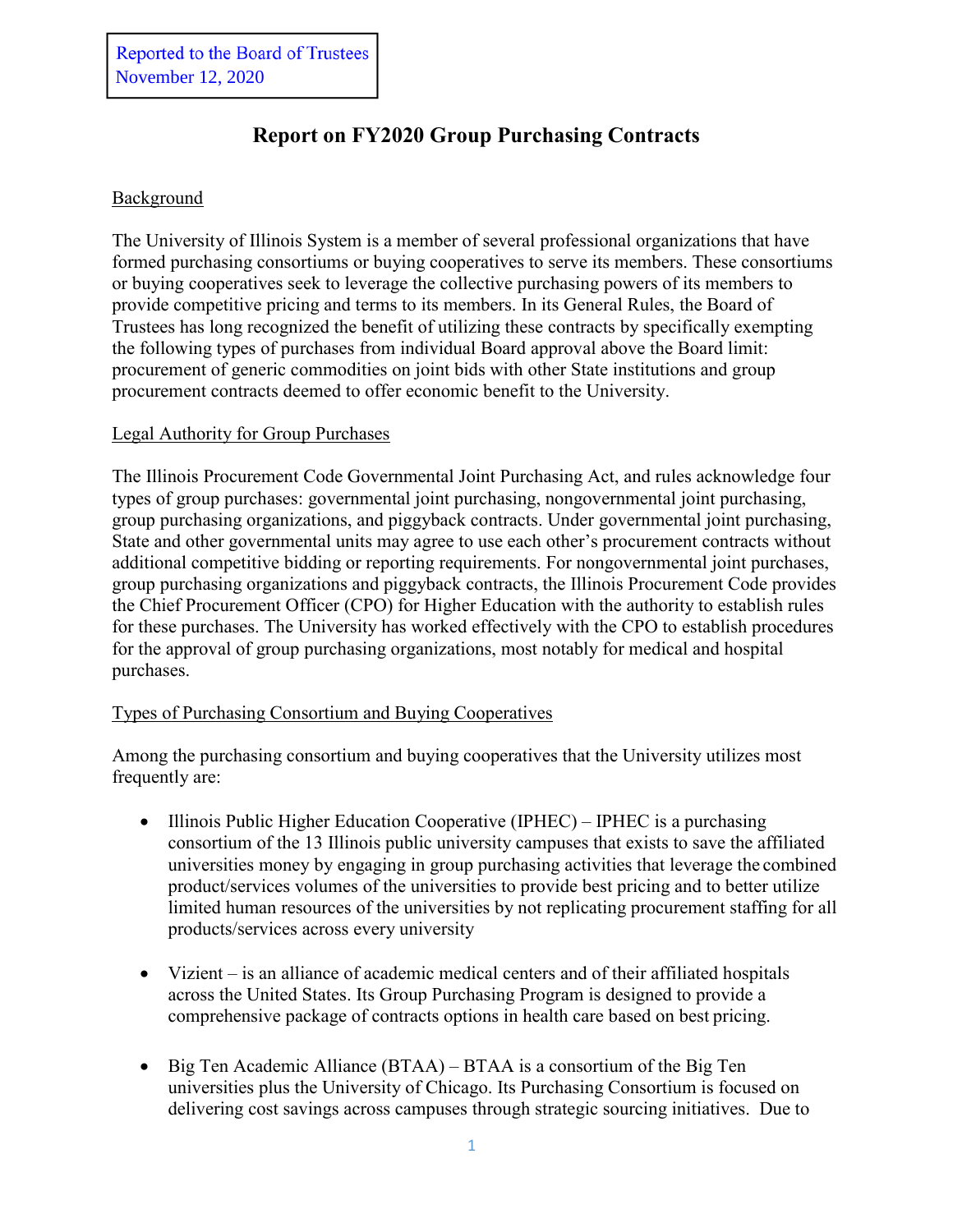the University of Illinois at Urbana-Champaign's membership in the Big Ten conference, the University of Illinois at Chicago and University of Illinois at Springfield are considered "affiliated" members.

- Midwest Higher Education Compact (MHEC) MHEC is a statutorily-created interstate compact designed to provide greater higher education opportunities and services in the Midwestern region. MHEC has developed group purchasing aggregation programs that reduce cost and bring value-added benefits to institutions. The compact statute creating MHEC makes MHEC an instrument of state government of each of its member states and thus give MHEC broad contracting authority to help carry out its mission.
- Educational and Institutional Cooperative Service (E&I): E&I is a member-owned, not for-profit sourcing cooperative delivering expertise, solutions, and services to the educational community and related institutions. They leverage the knowledge and expertise of nearly 4,000 institutional members to deliver a robust and proven solicitation program that connects members with best-in-class competitively awarded contracts, electronic procurement platforms and expert consulting services to help them optimize their supply chain, reduce costs, and drive operational efficiency.

#### FY2020 University Group Purchases

During FY2020, the University made group purchases totaling **\$404,688,409.97.** The table below lists FY2020 group purchases by major consortium.

## **FY2020 Group Purchases by Major Purchasing Consortium**

| FY20             |
|------------------|
| Expenditures     |
| \$607,038.49     |
| \$818,449.10     |
| \$17,619,624.34  |
| \$28,524,202.35  |
| \$278,659.54     |
| \$126,561,937.32 |
| \$21,878,261.77  |
| \$127,354.74     |
| \$104,523.09     |
| \$682,873.95     |
| \$10,186,640.51  |
| \$197,298,844.77 |
| \$404,688,409.97 |
|                  |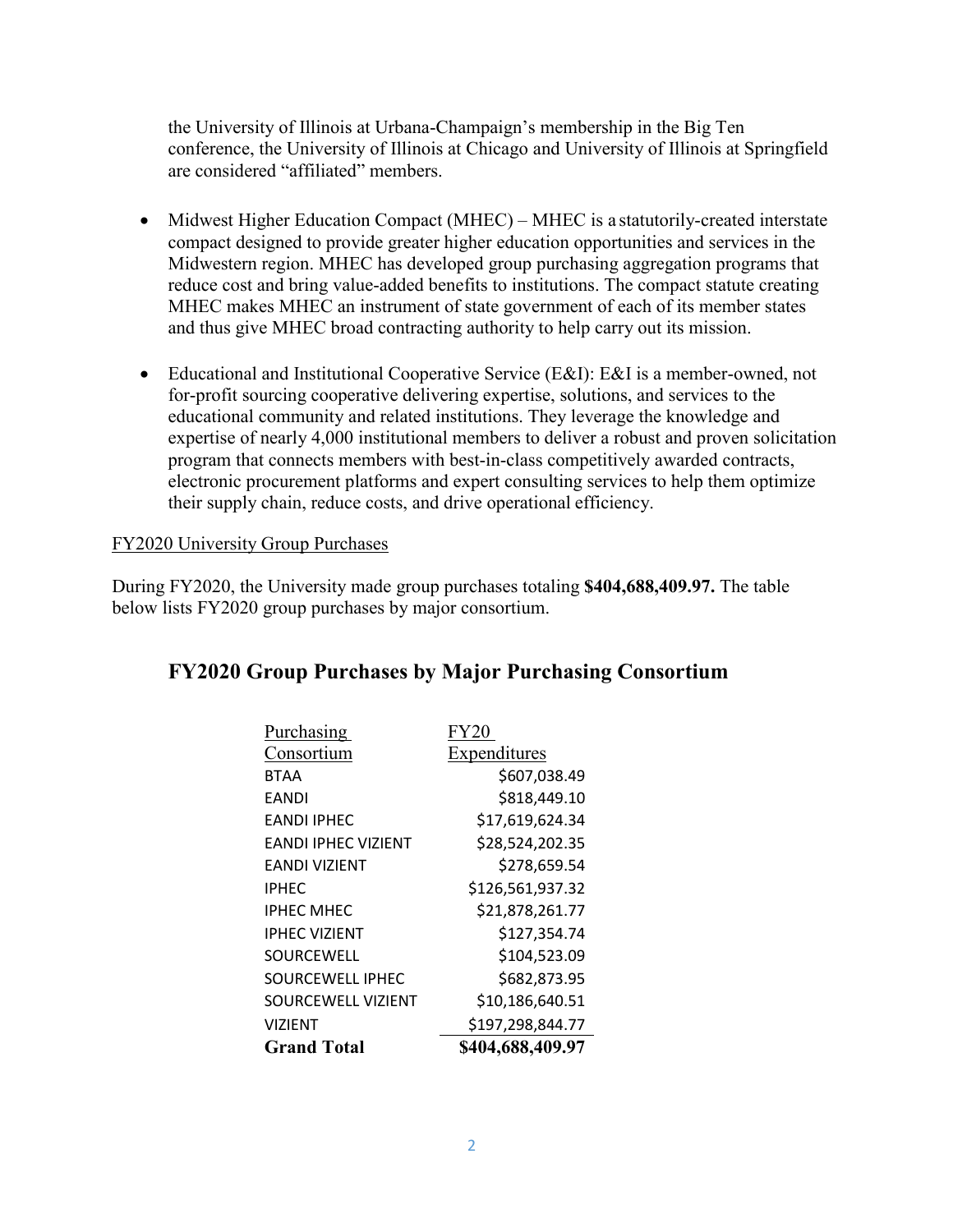The next table shows FY2020 group purchases by university.

| <b>Total Expenditures</b> | \$<br>404,688,409.97     |
|---------------------------|--------------------------|
| UIS                       | \$<br>1,871,918.61       |
| <b>System Offices</b>     | \$<br>20,861,021.53      |
| <b>UIUC</b>               | \$<br>88,557,002.09      |
| UIC                       | \$<br>293, 398, 467. 74  |
| University                | <b>FY20</b> Expenditures |

## **FY2020 Group Purchases by University**

The high volume of group purchasing leverages the combined purchasing power of academic institutions to drive down pricing and achieve favorable contractual terms and conditions. Leveraging spend and using group purchasing contracts is considered a best practice in both the public and private sectors. Without these types of group purchases, the University of Illinois would not be able to meet the needs of its departments, schools and colleges in a timely manner or achieve the same level of savings as achieved by leveraging purchasing power across a broader base.

Appendix A provides a complete listing of FY2020 group purchases by campus, purchasing consortium and vendor.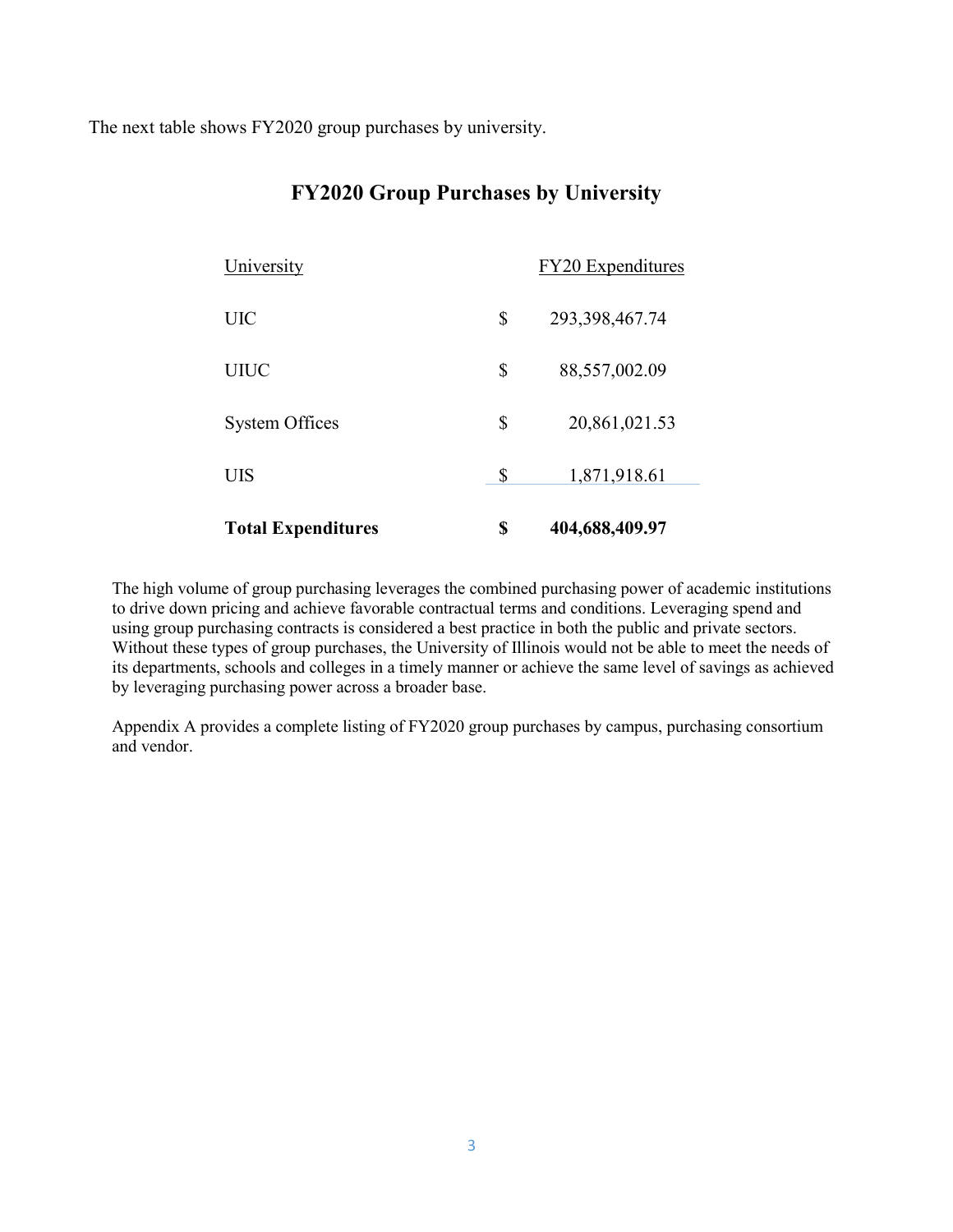**Appendix A FY2020 Group Purchases by Campus and Major Purchasing Consortium**

| UNIVERSITY\VENDOR                                                | <b>FY20</b><br><b>EXPENDITURES</b> | <b>CONSORTIUM</b>                    | <b>DESCRIPTION</b>                                                                         |
|------------------------------------------------------------------|------------------------------------|--------------------------------------|--------------------------------------------------------------------------------------------|
| <b>UIC</b>                                                       | \$293,398,467.74                   |                                      |                                                                                            |
| <b>MCKESSON CORPORATION</b>                                      | \$115,124,425.47                   | <b>VIZIENT</b>                       | <b>DISTRIBUTION -</b><br>PHARMACY                                                          |
| MEDLINE INDUSTRIES INC                                           | \$17,766,824.63                    | <b>EANDI IPHEC</b><br><b>VIZIENT</b> | <b>DISTRIBUTION -</b><br>MEDICAL/SURGICAL                                                  |
| CDW LLC                                                          | \$17,052,097.20                    | <b>IPHEC</b>                         | COMPUTING HARDWARE,<br><b>NETWORKING</b><br><b>HARDWARE AND</b><br>RELATED SERVICES        |
| FISHER SCIENTIFIC COMPANY LLC                                    | \$8,798,924.28                     | <b>IPHEC</b>                         | <b>LAB SUPPLIES</b>                                                                        |
| STRYKER SALES CORPORATION                                        | \$8,097,369.08                     | <b>VIZIENT</b>                       | CAPITAL EQUIPMENT                                                                          |
| <b>STERIS INSTRUMENT</b><br>MANAGEMENT SERVICES INC              | \$6,286,984.81                     | <b>VIZIENT</b>                       | <b>OPERATIONAL SUPPORT</b><br><b>SERVICES</b>                                              |
| DELL MARKETING LP LLC/DELL<br><b>MARKETING LP</b>                | \$5,939,933.80                     | <b>IPHEC MHEC</b>                    | COMPUTING HARDWARE,<br><b>NETWORKING</b><br><b>HARDWARE AND</b><br><b>RELATED SERVICES</b> |
| MEDTRONIC USA INC                                                | \$5,127,936.00                     | <b>VIZIENT</b>                       | CARDIOLOGY                                                                                 |
| JOHNSON AND JOHNSON HEALTH<br><b>CARE SYSTEMS INC</b>            | \$3,540,604.12                     | <b>VIZIENT</b>                       | PHARMACY                                                                                   |
| PACE SYSTEMS INC                                                 | \$3,432,833.08                     | <b>IPHEC</b>                         | <b>COMPUTER PERIPHERALS</b>                                                                |
| <b>BOSTON SCIENTIFIC</b><br><b>CORPORATION AND SUBSIDIARIES</b>  | \$3,024,308.66                     | <b>VIZIENT</b>                       | <b>SURGICAL PRODUCTS</b>                                                                   |
| STANDARD TEXTILE COMPANY<br>INCORPORATED                         | \$2,939,067.62                     | <b>VIZIENT</b>                       | <b>MEDICAL PRODUCTS</b>                                                                    |
| <b>GE PRECISION HEALTH LLC</b>                                   | \$2,892,939.71                     | <b>VIZIENT</b>                       | <b>CAPITAL EQUIPMENT</b>                                                                   |
| <b>EBSCO INDUSTRIES INC</b>                                      | \$2,848,072.39                     | <b>IPHEC</b>                         | <b>LIBRARY SERVICES</b>                                                                    |
| ASSOCIATED REGIONAL AND<br>UNIVERSITY PATHOLOGISTS<br>INC/ARUP L | \$2,807,996.55                     | <b>VIZIENT</b>                       | <b>LABORATORY</b>                                                                          |
| <b>BAXTER HEALTHCARE</b><br><b>CORPORATION</b>                   | \$2,771,312.18                     | <b>VIZIENT</b>                       | <b>IV SYSTEMS</b>                                                                          |
| ABBOTT LABORATORIES INC                                          | \$2,659,122.25                     | <b>VIZIENT</b>                       | <b>LABORATORY</b>                                                                          |
| MIDWEST COMPUTER PRODUCTS<br><b>INC</b>                          | \$2,602,300.48                     | <b>IPHEC</b>                         | <b>AUDIO VISUAL</b><br><b>EQUIPMENT</b>                                                    |
| <b>BECKMAN COULTER INC</b>                                       | \$2,578,043.49                     | <b>EANDI IPHEC</b>                   | <b>LABORATORY</b><br><b>CENTRIFUGES AND</b><br><b>RELATED PRODUCTS</b>                     |
| <b>HOWMEDICA OSTEONICS</b><br>CORPORATION                        | \$2,550,106.84                     | <b>VIZIENT</b>                       | SURGICAL INSTRUMENTS,<br><b>OPERATING ROOM</b><br><b>GRADE</b>                             |
| US FOODS INCORPORATED                                            | \$2,495,116.28                     | SOURCEWELL<br><b>VIZIENT</b>         | <b>DISTRIBUTION - FOOD</b>                                                                 |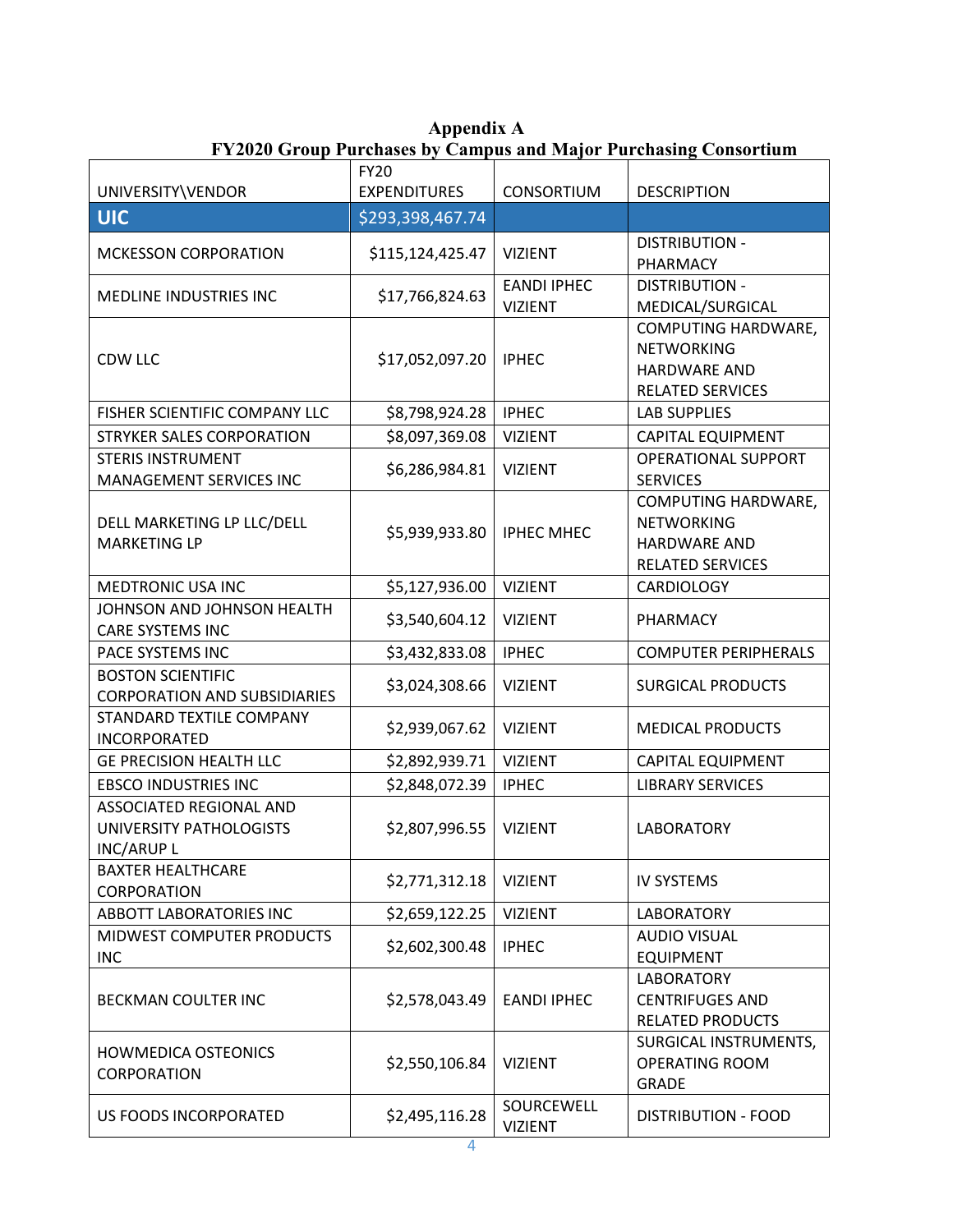| PHILIPS ELECTRONICS NORTH<br>AMERICAN CORPORATION                  | \$2,485,909.09 | <b>VIZIENT</b>                       | <b>SURGICAL PRODUCTS</b>                                                      |
|--------------------------------------------------------------------|----------------|--------------------------------------|-------------------------------------------------------------------------------|
| <b>ALLSTEEL INC</b>                                                | \$2,330,319.61 | <b>IPHEC</b>                         | <b>FURNITURE</b>                                                              |
| <b>SCHINDLER ELEVATOR</b><br>CORPORATION                           | \$2,293,017.99 | <b>EANDI IPHEC</b>                   | <b>TRANSPORTATION OF</b><br><b>GOODS AND OTHER</b><br><b>FREIGHT SERVICES</b> |
| <b>WESCO DISTRIBUTION INC</b>                                      | \$2,107,003.90 | <b>IPHEC</b>                         | <b>ELECTRICAL SUPPLIES</b>                                                    |
| OFFICE DEPOT INC                                                   | \$1,926,109.12 | <b>IPHEC</b>                         | <b>STOCKLESS OFFICE</b><br><b>PRODUCTS</b>                                    |
| <b>ALLEGIANCE</b><br>CORPORATION/CARDINAL HEALTH<br><b>200 LLC</b> | \$1,803,825.12 | <b>VIZIENT</b>                       | <b>SURGICAL PRODUCTS</b>                                                      |
| <b>HENRY SCHEIN INC</b>                                            | \$1,619,239.60 | <b>EANDI IPHEC</b><br><b>VIZIENT</b> | <b>DISTRIBUTION-</b><br>MEDICAL/SURGICAL                                      |
| APPLE INCORPORATED                                                 | \$1,567,770.53 | <b>IPHEC</b>                         | <b>MICROCOMPUTERS</b>                                                         |
| KARL STORZ ENDOSCOPY-<br><b>AMERICA INC</b>                        | \$1,513,137.58 | <b>VIZIENT</b>                       | <b>SURGICAL PRODUCTS</b>                                                      |
| <b>KRONOS INC</b>                                                  | \$1,469,207.94 | <b>IPHEC</b>                         | <b>WORKFORCE</b><br>MANAGEMENT                                                |
| <b>STERIS CORPORATION</b>                                          | \$1,468,437.83 | <b>EANDI IPHEC</b><br><b>VIZIENT</b> | TABLES AND SINKS,<br><b>STAINLESS STEEL (FOR</b><br><b>MEAT WASHIN</b>        |
| <b>EDWARDS LIFESCIENCES LLC</b>                                    | \$1,456,178.00 | <b>VIZIENT</b>                       | <b>DIAGNOSTIC IMAGING</b>                                                     |
| ROCHE DIAGNOSTICS<br>CORPORATION                                   | \$1,432,262.18 | <b>VIZIENT</b>                       | <b>LABORATORY</b>                                                             |
| <b>OLYMPUS AMERICA INC</b>                                         | \$1,373,114.25 | <b>IPHEC</b>                         | MICROSCOPES & OPTICAL<br><b>ACCESSORIES</b>                                   |
| <b>VWR FUNDING INC</b>                                             | \$1,273,259.17 | <b>EANDI IPHEC</b>                   | <b>LAB SUPPLIES</b>                                                           |
| KRUEGER INTERNATIONAL INC/KI                                       | \$1,228,329.16 | <b>IPHEC</b>                         | <b>FURNITURE ACCESSORIES</b><br><b>INSTALLATION AND</b><br><b>SERVICES</b>    |
| <b>BIO-RAD LABORATORIES INC</b>                                    | \$1,218,669.06 | <b>IPHEC</b>                         | <b>LABORATORY</b>                                                             |
| SIGMA-ALDRICH INC                                                  | \$1,184,308.57 | <b>IPHEC</b>                         | LIFE SCIENCE PRODUCTS<br>AND EQUIPMENT                                        |
| <b>CONFERENCE TECHNOLOGIES</b><br><b>INCORPORATED</b>              | \$1,158,894.27 | <b>IPHEC</b>                         | <b>AUDIO VISUAL</b><br><b>EQUIPMENT</b>                                       |
| <b>GE HEALTHCARE IITS USA</b><br>CORPORATION                       | \$1,157,860.48 | <b>VIZIENT</b>                       | <b>ELECTRONIC AND</b><br>COMMUNICATION<br><b>EQUIPMENT SERVICES (I</b>        |
| COOK GROUP INC/COOK MEDICAL<br>LLC                                 | \$1,097,403.97 | <b>VIZIENT</b>                       | <b>SURGICAL PRODUCTS</b>                                                      |
| HAWORTH INCORPORATED                                               | \$1,077,099.52 | <b>IPHEC</b>                         | <b>OFFICE FURNITURE,</b><br>ACCESSORIES, AND<br><b>SERVICE</b>                |
| ALCON LABORATORIES INC/ALCON<br><b>VISION LLC</b>                  | \$1,061,790.06 | <b>VIZIENT</b>                       | PHARMACY                                                                      |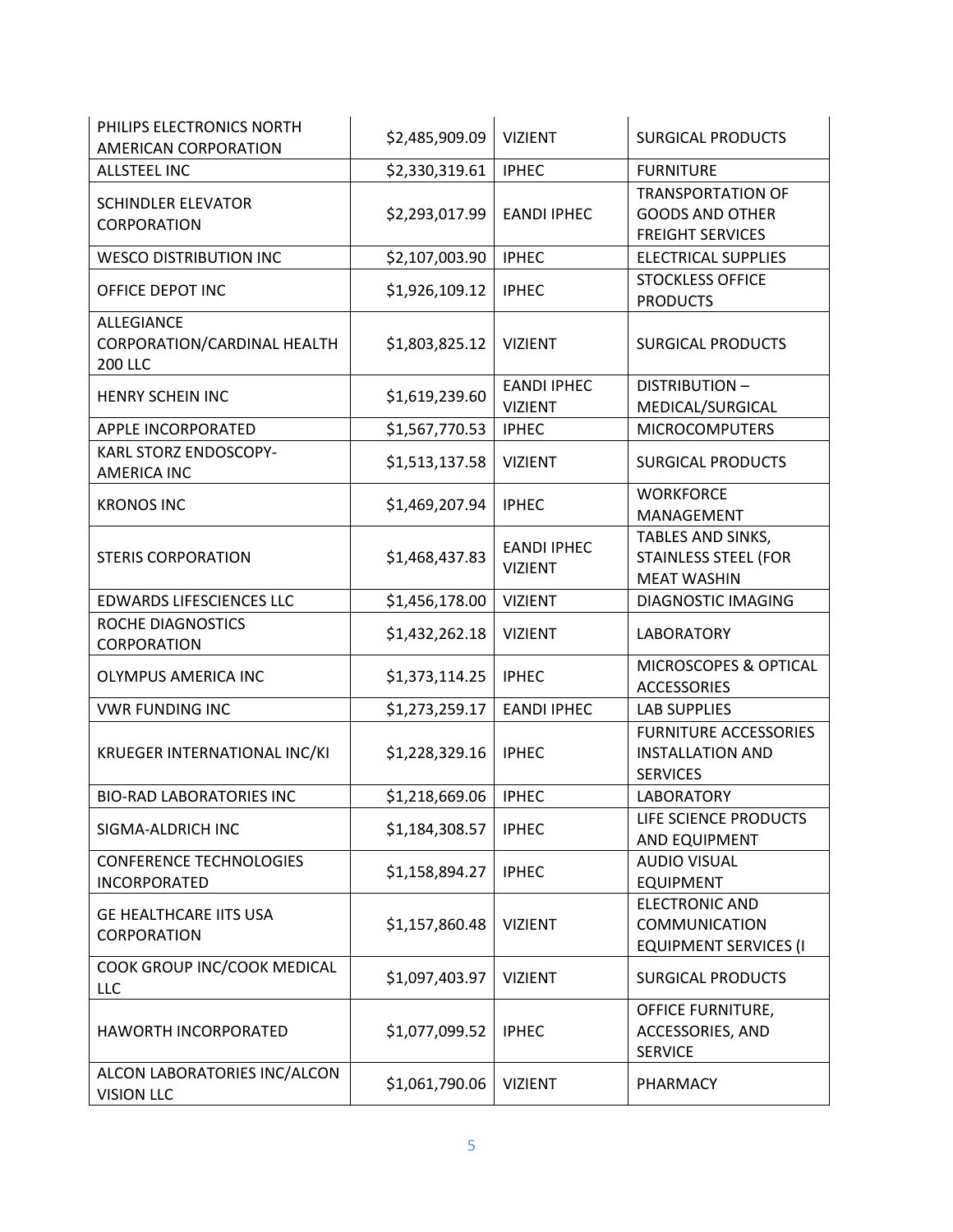| <b>ASD SPECIALTY HEALTHCARE</b><br>LLC/BESSE MEDICAL                                  | \$1,031,044.12 | <b>VIZIENT</b>                       | <b>DISTRIBUTION - PLASMA</b>                                                  |
|---------------------------------------------------------------------------------------|----------------|--------------------------------------|-------------------------------------------------------------------------------|
| KIMBALL INTERNATIONAL<br>INC/KIMBALL                                                  | \$1,028,079.98 | <b>IPHEC</b>                         | FURNITURE,<br>ACCESSORIES, AND<br><b>SERVICE</b>                              |
| <b>INTEGRA LIFESCIENCES</b><br>CORPORATION                                            | \$1,004,359.04 | <b>VIZIENT</b>                       | <b>SURGICAL PRODUCTS</b>                                                      |
| DELL FINANCIAL SERVICES LLC                                                           | \$992,256.06   | <b>IPHEC MHEC</b>                    | <b>BULK BUY LEASES</b>                                                        |
| SHI INTERNATIONAL<br>CORPORATION                                                      | \$899,599.99   | <b>IPHEC</b>                         | <b>COMPUTER COMPENENTS</b><br>AND SOFTWARE                                    |
| <b>CARRIER CORPORATION/CARRIER</b><br><b>COMMERCIAL SERVICES</b>                      | \$899,508.90   | <b>EANDI IPHEC</b>                   | <b>TRANSPORTATION OF</b><br><b>GOODS AND OTHER</b><br><b>FREIGHT SERVICES</b> |
| SIEMENS MEDICAL SOLUTIONS<br><b>USA INCORPORATED</b>                                  | \$894,909.61   | <b>VIZIENT</b>                       | DIAGNOSTIC IMAGING                                                            |
| <b>COVIDIEN LP</b>                                                                    | \$872,615.88   | <b>VIZIENT</b>                       | <b>DENTAL PROSTHETIC</b><br><b>MANUFACTURING</b><br><b>SERVICES</b>           |
| <b>MEDTRONIC SPINE AND</b><br><b>BIOLOGICS/SPINALGRAFT</b><br><b>TECHNOLOGIES INC</b> | \$848,913.02   | <b>VIZIENT</b>                       | HOSPITAL, SURGICAL,<br>AND RELATED MEDICAL<br><b>ACCESSORIE</b>               |
| SKC COMMUNICATION PRODUCTS<br>LLC                                                     | \$819,839.18   | <b>EANDI IPHEC</b>                   | <b>LECTURE CAPTURE</b><br><b>EQUIPMENT</b>                                    |
| STERICYCLE INC/SHRED-IT                                                               | \$801,751.30   | <b>VIZIENT</b>                       | <b>FACILITIES SERVICES</b>                                                    |
| PRESS GANEY ASSOCIATES<br><b>INCORPORATED</b>                                         | \$725,414.80   | <b>VIZIENT</b>                       | <b>HR AND LABOR</b><br><b>MANAGEMENT SERVICES</b>                             |
| WW GRAINGER INC/GRAINGER                                                              | \$699,838.89   | <b>EANDI IPHEC</b><br><b>VIZIENT</b> | <b>CONCRETE TESTING</b><br><b>APPARATUS AND</b><br><b>SUPPLIES</b>            |
| <b>PRIORITY</b><br>HEALTHCARE/CURASCRIPT SD<br><b>SPECIALTY DISTRB</b>                | \$696,620.11   | <b>VIZIENT</b>                       | <b>DISTRIBUTION -</b><br>PHARMACY                                             |
| MEDTRONIC SOFAMOR DANEK                                                               | \$628,105.72   | <b>VIZIENT</b>                       | PARKING SERVICES/NON-<br><b>EMPLOYEE</b><br>REIMBURSEMENT                     |
| W L GORE AND ASSOCIATES INC                                                           | \$604,915.00   | <b>VIZIENT</b>                       | <b>CARDIOLOGY</b>                                                             |
| AGILITI HEALTH INCORPORATED                                                           | \$574,454.68   | <b>VIZIENT</b>                       | <b>OPERATIONAL SUPPORT</b><br><b>SERVICES</b>                                 |
| <b>KCI USA INC</b>                                                                    | \$555,998.71   | <b>VIZIENT</b>                       | <b>MEDICAL PRODUCTS</b>                                                       |
| <b>CAREFUSION 2200 INCORPORATED</b>                                                   | \$554,895.31   | <b>VIZIENT</b>                       | <b>SURGICAL PRODUCTS</b>                                                      |
| SMITH AND NEPHEW INC                                                                  | \$537,374.46   | <b>VIZIENT</b>                       | <b>MEDICAL PRODUCTS</b>                                                       |
| SMITHKLINE BEECHAM<br>CORPORATION/GLAXOSMITHKLINE<br>LLC                              | \$537,169.38   | <b>VIZIENT</b>                       | PHARMACY                                                                      |
| <b>OVID TECHNOLOGIES INC</b>                                                          | \$485,433.65   | <b>IPHEC</b>                         | DATABASE SOFTWARE                                                             |
| <b>GE HEALTHCARE INC</b>                                                              | \$474,721.37   | <b>VIZIENT</b>                       | <b>DISTRIBUTION -</b><br>RADIOPHARMACEUTICALS                                 |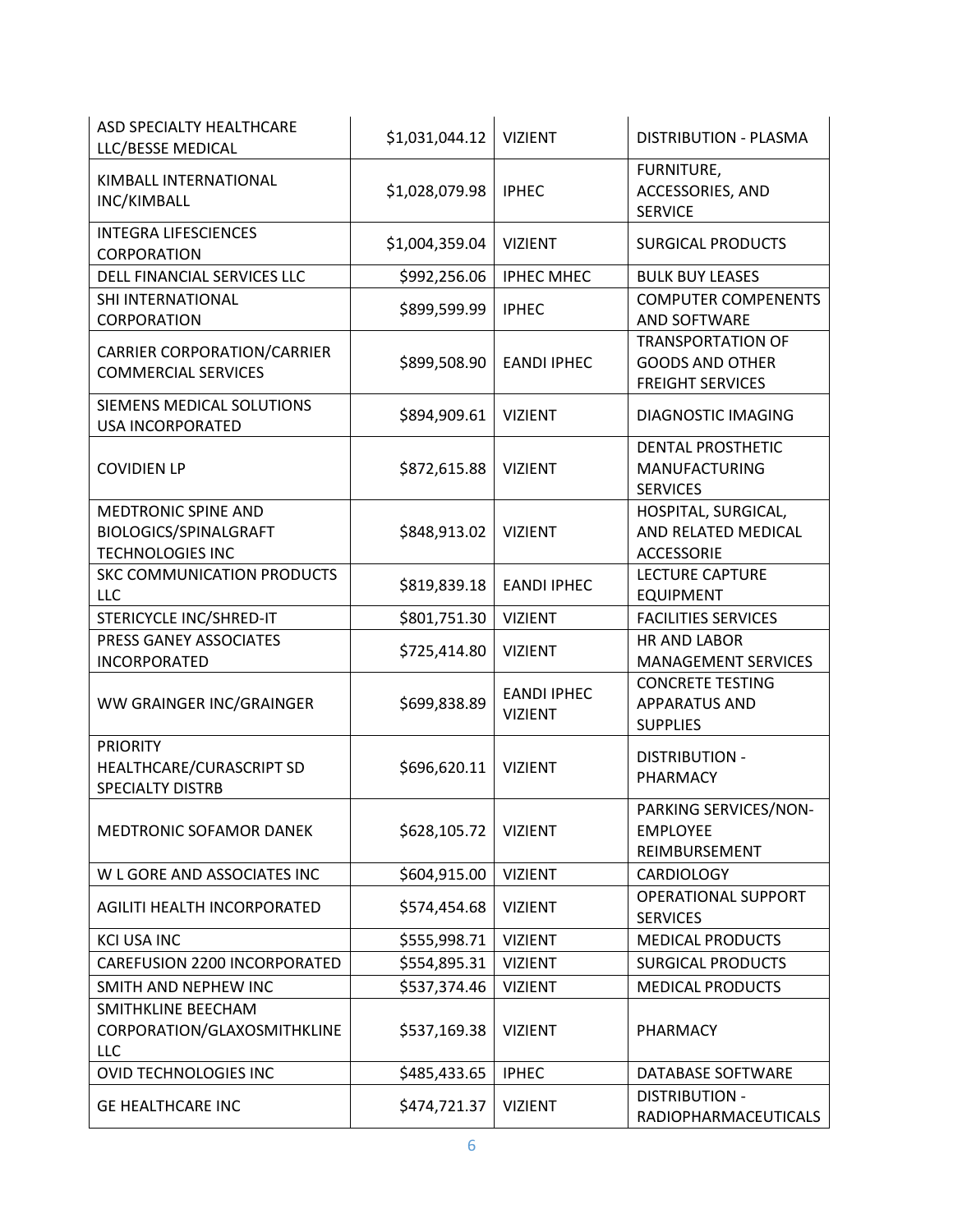| <b>WEATHERPROOFING</b><br><b>TECHNOLOGIES INC</b>           | \$469,400.41 | <b>EANDI IPHEC</b> | ENVIRONMENTAL<br><b>CONSULTING</b>                                     |
|-------------------------------------------------------------|--------------|--------------------|------------------------------------------------------------------------|
| <b>ELSEVIER INCORPORATED</b>                                | \$463,707.66 | <b>IPHEC</b>       | <b>BOOKS, ALL TYPES</b><br>(LIBRARY, SCHOOL, ETC)                      |
| NIKON AMERICAS/NIKON<br><b>INSTRUMENTS INC</b>              | \$460,925.53 | <b>IPHEC</b>       | MICROSCOPES AND<br>OPTICAL ACCESSORIES                                 |
| <b>GE MEDICAL SYSTEMS</b><br>INFORMATION TECHNOLOGIES INC   | \$457,487.75 | <b>VIZIENT</b>     | <b>MEDICAL PRODUCTS</b>                                                |
| PEARSON EDUCATION INC                                       | \$452,606.72 | <b>IPHEC</b>       | <b>BOOKS, ALL TYPES</b><br>(LIBRARY, SCHOOL, ETC)                      |
| TERUMO MEDICAL CORPORATION                                  | \$445,766.45 | <b>VIZIENT</b>     | <b>SURGICAL PRODUCTS</b>                                               |
| <b>SEGARS</b><br>HOLDING/INTERNATIONAL<br><b>BIOMEDICAL</b> | \$435,826.39 | <b>VIZIENT</b>     | <b>CAPITAL EQUIPMENT</b>                                               |
| YANKEE BOOK PEDDLER INC/YBP<br><b>LIBRARY SERVICES</b>      | \$405,496.31 | <b>IPHEC</b>       | <b>BOOK AND PUBLICATION</b><br><b>RENTAL OR LEASE</b>                  |
| BIG BELLY SOLAR INCORPORATED                                | \$404,498.88 | <b>IPHEC</b>       | <b>SMART WASTE</b>                                                     |
| MAC MEDICAL SUPPLY COMPANY<br><b>INC</b>                    | \$402,097.33 | <b>VIZIENT</b>     | <b>DISTRIBUTION -</b><br>MEDICAL/SURGICAL                              |
| LEICA MICROSYSTEMS INC                                      | \$379,866.63 | <b>IPHEC</b>       | MICROSCOPES & OPTICAL<br><b>ACCESSORIES</b>                            |
| AMERICAN HOTEL REGISTER<br>COMPANY                          | \$355,608.55 | <b>EANDI</b>       | MATTRESSES, BEDDING<br><b>COVERS AND RELATED</b><br><b>PRODUCTS</b>    |
| DAVOL INC                                                   | \$354,601.36 | <b>VIZIENT</b>     | <b>SURGICAL PRODUCTS</b>                                               |
| PFIZER INC                                                  | \$353,360.63 | <b>VIZIENT</b>     | <b>MISCELLANEOUS</b><br><b>PRODUCTS</b>                                |
| <b>CAREFUSION SOLUTIONS LLC</b>                             | \$351,384.20 | <b>VIZIENT</b>     | <b>IV SYSTEMS</b>                                                      |
| <b>BECTON DICKINSON AND</b><br><b>COMPANY</b>               | \$349,388.67 | <b>VIZIENT</b>     | <b>LABORATORY</b>                                                      |
| <b>DRAEGER INCORPORATED</b>                                 | \$344,758.68 | <b>VIZIENT</b>     | <b>CAPITAL EQUIPMENT</b>                                               |
| CARDINAL HEALTH INC                                         | \$334,340.83 | <b>VIZIENT</b>     | <b>DRUGS AND</b><br>PHARMACEUTICALS                                    |
| ALLERGAN USA INC                                            | \$319,704.95 | <b>VIZIENT</b>     | MEDICAL AND DENTAL<br><b>EQUIPMENT AND</b><br><b>SUPPLIES</b>          |
| CARL ZEISS INC                                              | \$317,754.13 | <b>IPHEC</b>       | <b>BIOLOGY EQUIPMENT</b><br>AND SUPPLIES (NOT<br><b>OTHERWISE CLAS</b> |
| <b>MIZUHO AMERICA</b><br><b>INCORPORATED</b>                | \$298,039.87 | <b>VIZIENT</b>     | <b>CAPITAL EQUIPMENT</b>                                               |
| DIAGNOSTICA STAGO INC                                       | \$288,216.32 | <b>VIZIENT</b>     | <b>LABORATORY</b>                                                      |
| <b>LUMINEX CORPORATION</b>                                  | \$282,953.97 | <b>VIZIENT</b>     | <b>LABORATORY</b>                                                      |
| MCKESSON MEDICAL SURGICAL<br><b>INCORPORATED</b>            | \$280,887.14 | <b>VIZIENT</b>     | <b>DISTRIBUTION -</b><br>PHARMACY                                      |
| MERIT MEDICAL SYSTEMS<br>INCORPORATED                       | \$280,579.77 | <b>VIZIENT</b>     | <b>CARDIOLOGY</b>                                                      |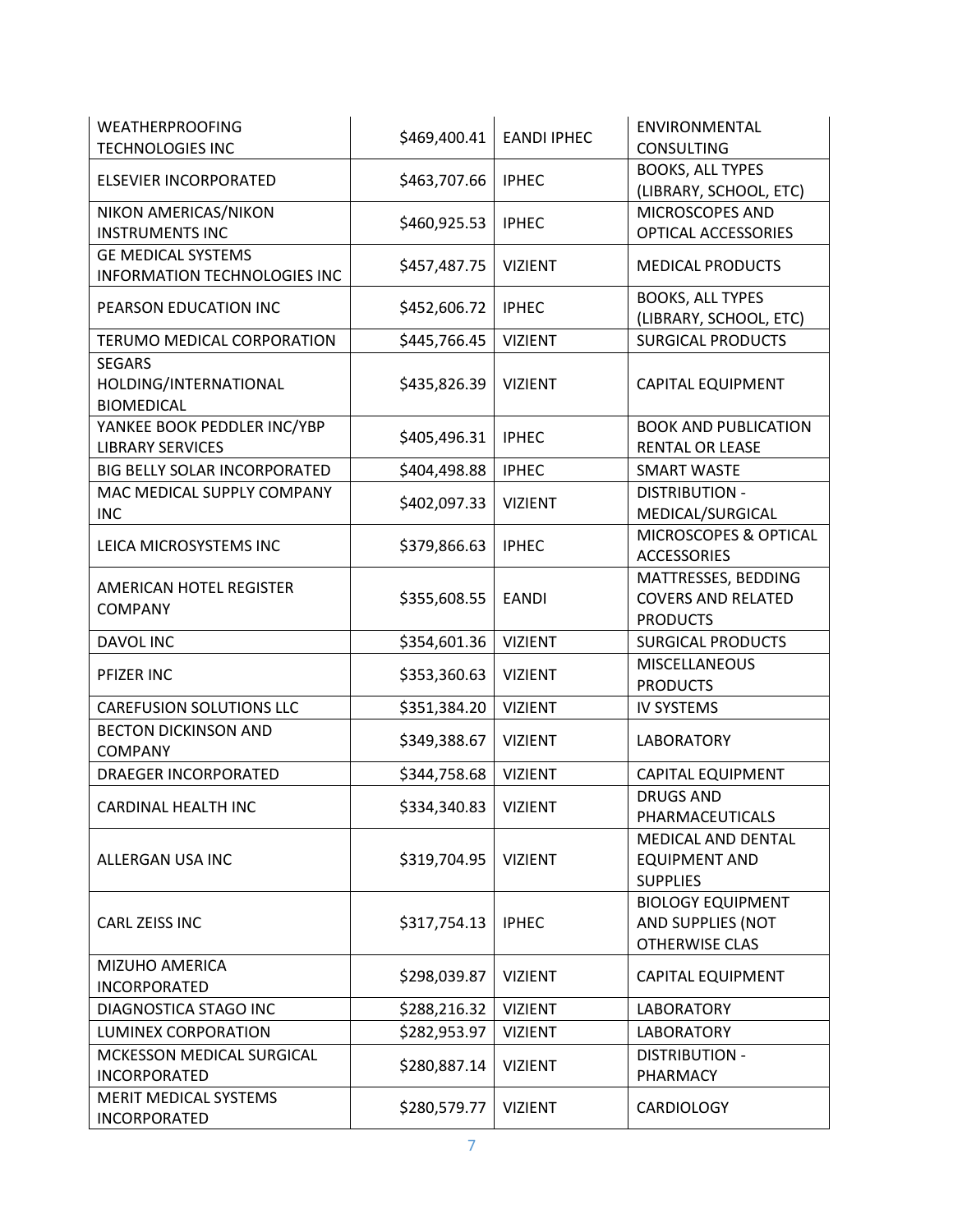| <b>CEPHEID</b>                                                           | \$278,946.84 | <b>VIZIENT</b>     | <b>LABORATORY</b>                                                      |
|--------------------------------------------------------------------------|--------------|--------------------|------------------------------------------------------------------------|
| <b>GENERAL INFORMATION</b>                                               | \$273,255.01 | <b>BTAA</b>        | <b>BACKGROUND CHECK</b>                                                |
| SOLUTIONS LLC/GIS HIRERIGHT                                              |              |                    |                                                                        |
| <b>INSTRUMENTATION LABORATORY</b>                                        | \$269,331.02 | <b>VIZIENT</b>     | <b>LABORATORY</b>                                                      |
| COMPANY/WERFEN USA LLC                                                   |              |                    |                                                                        |
| <b>CINTAS CORPORATION NO 2 LLC</b>                                       | \$260,739.31 | <b>IPHEC</b>       | <b>FACILITIES MANAGEMENT</b>                                           |
| <b>GENUINE PARTS COMPANY/NAPA</b><br><b>AUTO PARTS</b>                   | \$260,423.17 | <b>IPHEC</b>       | <b>AUTO PARTS</b>                                                      |
| <b>MCKESSON PHARMACY SYSTEMS</b><br>LLC/MCKESSON CORPORATION             | \$251,966.67 | <b>VIZIENT</b>     | <b>COMPUTER SOFTWARE</b><br>FOR MICROCOMPUTERS<br>(PREPROGRAMME        |
| <b>BIENALI PROMOTIONS LLC</b>                                            | \$246,235.20 | <b>IPHEC</b>       | <b>ADVERTISING &amp;</b><br><b>MARKETING PRODUCTS</b><br>(PROMOTIONAL) |
| <b>MEDICAL COMPONENTS</b><br>INCORPORATED/MEDCOMP                        | \$241,013.98 | <b>VIZIENT</b>     | <b>CARDIOLOGY</b>                                                      |
| <b>BAYER CORPORATION/BAYER</b><br><b>HEALTHCARE LLC</b>                  | \$237,451.48 | <b>VIZIENT</b>     | <b>DIAGNOSTIC IMAGING</b>                                              |
| APPLIED MEDICAL RESOURCES<br>CORP/APPLIED MEDICAL DIST<br><b>CORP</b>    | \$233,214.00 | <b>VIZIENT</b>     | <b>SURGICAL PRODUCTS</b>                                               |
| <b>CARAHSOFT TECHNOLOGY</b><br>CORPORATION                               | \$232,483.83 | <b>IPHEC</b>       | <b>SOFTWARE &amp; RELARED</b><br><b>SERVICES</b>                       |
| <b>LUMENIS INCORPORATED</b>                                              | \$232,294.70 | <b>VIZIENT</b>     | <b>CAPITAL EQUIPMENT</b>                                               |
| HAYDEN-MCNEIL PUBLISHING                                                 | \$230,624.00 | <b>IPHEC</b>       | <b>TEXTBOOKS</b>                                                       |
| PETNET SOLUTIONS INC                                                     | \$229,937.00 | <b>VIZIENT</b>     | <b>DISTRIBUTION -</b><br>RADIOPHARMACEUTICALS                          |
| <b>IRON MOUNTAIN INCORPORATED</b>                                        | \$228,740.19 | <b>IPHEC</b>       | <b>RECORDS MANAGEMENT</b>                                              |
| <b>WEST PUBLISHING</b><br>CORPORATION/THOMSON<br><b>REUTERS - WEST</b>   | \$227,079.06 | <b>IPHEC</b>       | PROFESSIONAL/ARTISTIC<br><b>SERVICES</b>                               |
| <b>CONMED CORPORATION</b>                                                | \$223,992.45 | <b>VIZIENT</b>     | <b>SURGICAL PRODUCTS</b>                                               |
| PENUMBRA CORPORATION                                                     | \$206,580.00 | <b>VIZIENT</b>     | <b>SURGICAL PRODUCTS</b>                                               |
| <b>MERRITT HAWKINS AND</b><br><b>ASSOCIATES</b>                          | \$203,685.34 | <b>IPHEC</b>       | SEARCH FIRM SERVICES                                                   |
| <b>GOVCONNECTION</b><br>INC/CONNECTION PUBLIC SECTOR<br><b>SOLUTIONS</b> | \$202,191.00 | <b>EANDI IPHEC</b> | <b>POWER SUPPLIES: SURGE</b><br>PROTECTORS,<br><b>UNINTERRUPTIBLE</b>  |
| <b>AESCULAP INC</b>                                                      | \$195,426.54 | <b>VIZIENT</b>     | <b>SURGICAL PRODUCTS</b>                                               |
| RADIOMETER AMERICA INC                                                   | \$180,582.42 | <b>VIZIENT</b>     | <b>LABORATORY</b>                                                      |
| <b>BOTTLING GROUP LLC/PEPSI</b><br><b>BEVERAGES COMPANY</b>              | \$177,228.94 | <b>VIZIENT</b>     | <b>FOOD</b>                                                            |
| CENGAGE LEARNING INC                                                     | \$173,789.90 | <b>IPHEC</b>       | OFFICE SUPPLIES,<br><b>GENERAL</b>                                     |
| HOME DEPOT USA INC/THE HOME<br><b>DEPOT PRO</b>                          | \$172,928.53 | <b>IPHEC</b>       | <b>JANITORIAL SUPPLIES</b>                                             |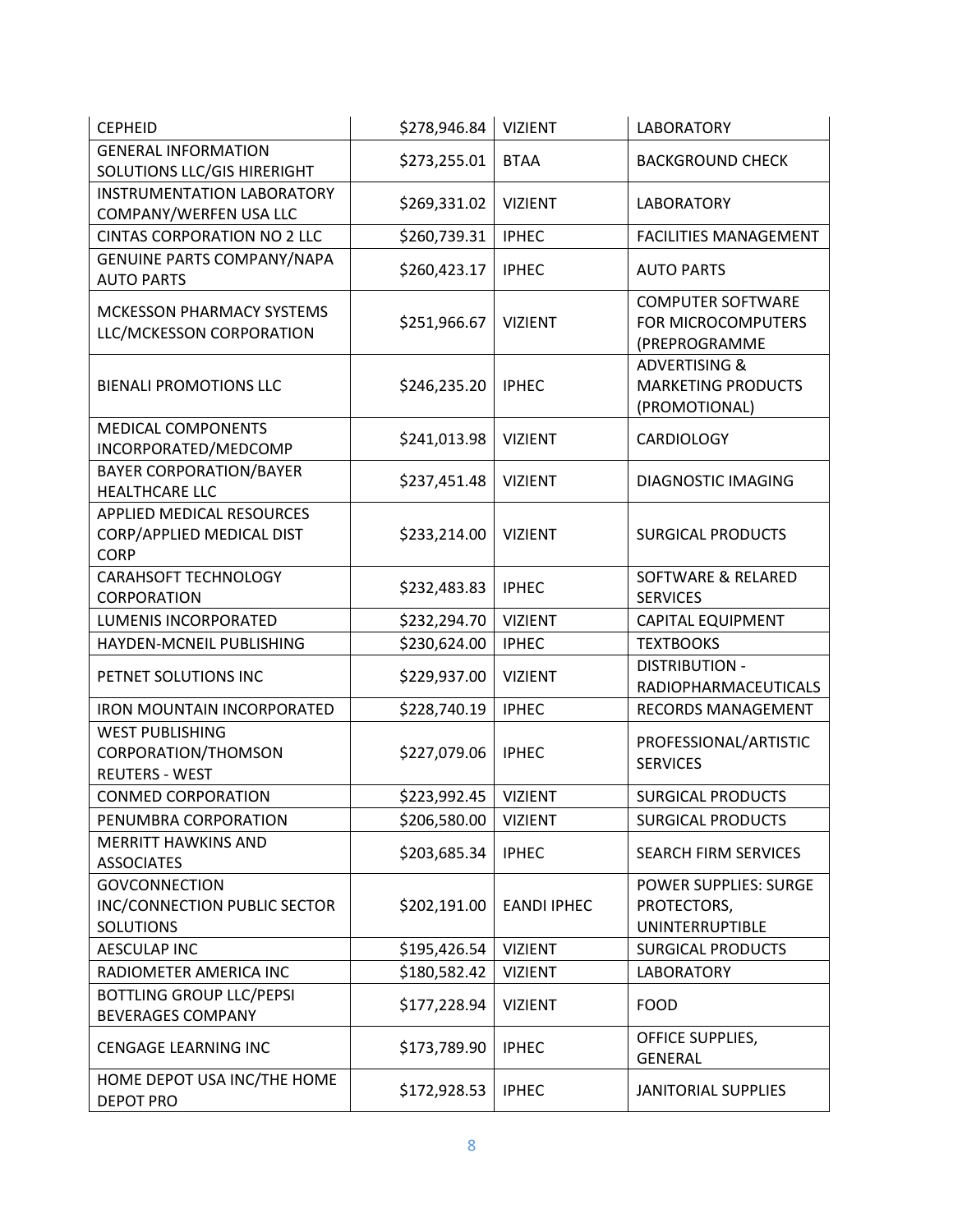| MINDRAY DS USA INC/MINDRAY<br><b>NORTH AMERICA</b>                                    | \$168,179.95 | <b>VIZIENT</b>       | <b>CAPITAL EQUIPMENT</b>                                                               |
|---------------------------------------------------------------------------------------|--------------|----------------------|----------------------------------------------------------------------------------------|
| <b>GREATER WESTERN LIBRARY</b><br><b>ALLIANCE</b>                                     | \$156,086.20 | <b>IPHEC</b>         | <b>LIBRARY MATERIALS</b>                                                               |
| ANGIODYNAMICS INC                                                                     | \$153,326.06 | <b>VIZIENT</b>       | CARDIOLOGY                                                                             |
| <b>ASAHI INTECC USA</b><br>INCORPORATED                                               | \$150,375.00 | <b>VIZIENT</b>       | <b>CARDIOLOGY</b>                                                                      |
| AMERICAN CHEMICAL SOCIETY                                                             | \$147,905.00 | <b>IPHEC</b>         | <b>LABORATORY</b><br><b>EQUIPMENT AND</b><br><b>ACCESSORIES (FOR</b><br><b>GENERAL</b> |
| NATUS MEDICAL INCORPORATED                                                            | \$145,702.53 | <b>VIZIENT</b>       | <b>CAPITAL EQUIPMENT</b>                                                               |
| <b>FEDEX</b>                                                                          | \$139,679.16 | <b>EANDI VIZIENT</b> | <b>OPERATIONAL SUPPORT</b><br><b>SERVICES</b>                                          |
| AMO SALES AND SERVICE<br><b>INCORPORATED</b>                                          | \$134,881.30 | <b>VIZIENT</b>       | <b>OPHTHALMOLOGY</b>                                                                   |
| <b>OMNICELL INC</b>                                                                   | \$134,175.48 | <b>VIZIENT</b>       | <b>CAPITAL EQUIPMENT</b>                                                               |
| <b>STRYKER SUSTAINABILITY</b><br><b>SOLUTIONS</b>                                     | \$133,891.33 | <b>VIZIENT</b>       | HOSPITAL, SURGICAL,<br>AND RELATED MEDICAL<br><b>ACCESSORIE</b>                        |
| LANTHEUS MEDICAL IMAGING<br><b>INCORPORTED</b>                                        | \$133,110.00 | <b>VIZIENT</b>       | <b>DIAGNOSTIC IMAGING</b>                                                              |
| <b>COLOPLAST CORPORATION</b>                                                          | \$132,984.00 | <b>VIZIENT</b>       | <b>MEDICAL PRODUCTS</b>                                                                |
| VYAIRE MEDICAL INCORPORATED                                                           | \$131,338.72 | <b>VIZIENT</b>       | <b>MEDICAL PRODUCTS</b>                                                                |
| CARL ZEISS MEDITEC INC                                                                | \$127,354.74 | <b>IPHEC VIZIENT</b> | <b>SERVICE REPAIR</b>                                                                  |
| SANTA CRUZ BIOTECHNOLOGY INC                                                          | \$124,385.08 | <b>IPHEC</b>         | LIFE SCIENCE PRODUCTS<br>AND EQUIPMENT                                                 |
| ZIMMER US INCORPORATED                                                                | \$123,417.76 | <b>VIZIENT</b>       | <b>ORTHOPEDIC PRODUCTS</b>                                                             |
| ADVANTAGE GOVERNMENT<br><b>STRATEGIES LLC</b>                                         | \$118,800.00 | <b>IPHEC</b>         | <b>LOCAL LOBBYIST</b>                                                                  |
| MIZUHO ORTHOPEDIC SYSTEMS<br><b>INCORPORATED</b>                                      | \$118,245.47 | <b>VIZIENT</b>       | TABLES, EXAMINATION;<br>AND ACCESSORIES                                                |
| TRI ANIM HEALTH SERVICES INC                                                          | \$113,636.46 | <b>VIZIENT</b>       | <b>DISTRIBUTION -</b><br>MEDICAL/SURGICAL                                              |
| PITNEY BOWES BANK INC/RESERVE<br><b>ACCOUNT/PURCHASE POWER</b>                        | \$113,457.97 | <b>EANDI IPHEC</b>   | <b>BANKING SERVICES</b>                                                                |
| LSL INDUSTRIES INCORPORATED                                                           | \$111,884.27 | <b>VIZIENT</b>       | <b>MEDICAL PRODUCTS</b>                                                                |
| <b>B AND H FOTO AND ELECTRONICS</b><br><b>CORPORATION/B AND H PHOTO</b><br><b>VID</b> | \$111,176.91 | <b>EANDI IPHEC</b>   | <b>PHOTOGRAPHIC</b><br><b>EQUIPMENT AND</b><br><b>SUPPLIES</b>                         |
| KNOLL INCORPORATED                                                                    | \$109,343.55 | <b>IPHEC</b>         | CLASSROOM FURNITURE,<br>ACCESSORIES, AND<br><b>SERVICES</b>                            |
| JOHN WILEY AND SONS INC                                                               | \$102,892.10 | <b>IPHEC</b>         | <b>LIBRARY MATERIALS</b>                                                               |
| <b>EKLA CORPORATION</b>                                                               | \$101,783.14 | <b>VIZIENT</b>       | <b>DISTRIBUTION -</b><br>MEDICAL/SURGICAL                                              |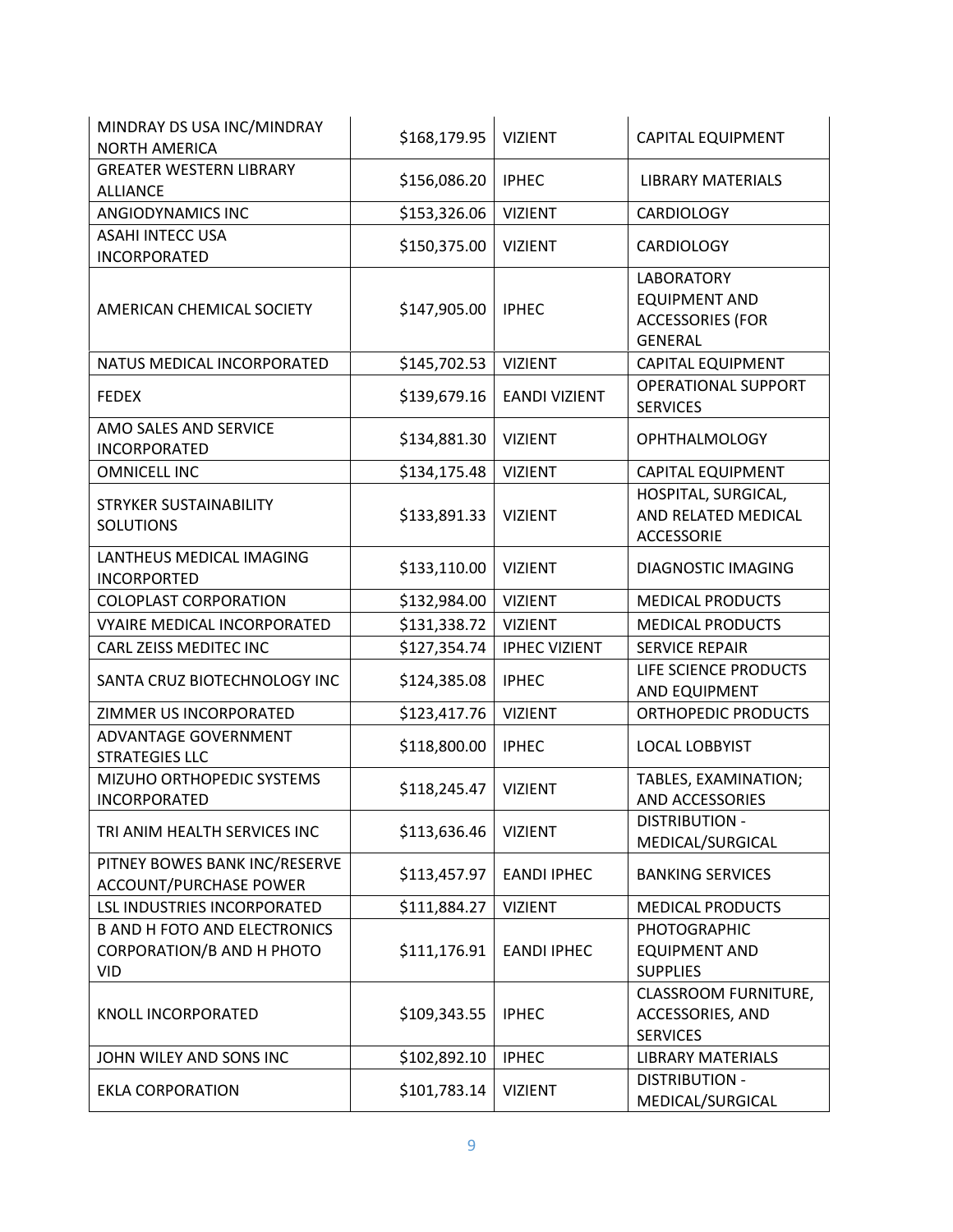| MOHAWK CARPET DISTRIBUTION<br><b>INCORPORATED</b>                              | \$89,994.15 | SOURCEWELL<br><b>IPHEC</b> | CARPET, TILE &<br><b>BROADLOOM</b>                                        |
|--------------------------------------------------------------------------------|-------------|----------------------------|---------------------------------------------------------------------------|
| MBS TEXTBOOK EXCHANGE INC                                                      | \$89,154.71 | <b>IPHEC</b>               | <b>NEW &amp; USED TEXTBOOKS</b>                                           |
| JOHNSON CONTROLS INC                                                           | \$82,900.00 | <b>IPHEC</b>               | <b>FACILITY EQUIPMENT</b>                                                 |
| SCHOOL HEALTH CORPORATION                                                      | \$80,073.46 | SOURCEWELL                 | HEALTH, SAFETY, MEDICA,<br>SURGICAL, AND FIRST<br><b>AIDE SUPPLIES</b>    |
| UNITED PARCEL SERVICE INC (UPS)                                                | \$77,250.38 | <b>EANDI IPHEC</b>         | <b>EXPRESS PACKAGE &amp;</b><br><b>DELIVERY RELATED</b><br><b>SERVICE</b> |
| W W NORTON AND CO INC                                                          | \$76,437.95 | <b>IPHEC</b>               | <b>BOOKS, DIRECTORIES,</b><br>MAGAZINES, PAMPHLETS,<br><b>PUBLICAT</b>    |
| WILLIAM S HEIN AND COMPANY<br><b>INCORPORATED</b>                              | \$75,755.97 | <b>IPHEC</b>               | PROFESSIONAL JOURNAL<br><b>SUBSCRIPTIONS</b>                              |
| <b>MAYO CLINIC</b>                                                             | \$72,769.77 | <b>VIZIENT</b>             | <b>LABORATORY SUPPLIES:</b><br>ASBESTOS SQUARES,<br><b>CORKS, FILE</b>    |
| <b>SUNBELT RENTALS</b><br><b>INCORPORATED</b>                                  | \$71,232.27 | <b>EANDI IPHEC</b>         | <b>EQUIPMENT RENTAL</b>                                                   |
| <b>FEDERAL EXPRESS</b><br>CORPORATION/FEDEX                                    | \$57,100.17 | <b>EANDI</b>               | <b>SMALL PACKAGE</b><br><b>TRANSPORTATION</b>                             |
| THOMSON REUTERS (TAX AND<br>ACCOUNTING) INCORPORATED                           | \$55,524.33 | <b>IPHEC</b>               | <b>LIBRARY SERVICES (NOT</b><br>OTHERWISE CLASSIFIED)                     |
| SANOFI PASTEUR INC                                                             | \$54,427.07 | <b>VIZIENT</b>             | PHARMACY                                                                  |
| WITT/KIEFFER INC                                                               | \$53,000.00 | <b>IPHEC</b>               | <b>SEARCH FIRMS</b>                                                       |
| HP INC                                                                         | \$51,613.23 | <b>IPHEC MHEC</b>          | <b>COMPUTING HARDWARE</b><br>AND RELATED SERVICES                         |
| <b>GE MEDICAL SYSTEMS</b><br>ULTRASOUND AND PRIMARY CARE<br><b>DIAGNOSTICS</b> | \$48,320.67 | <b>VIZIENT</b>             | <b>EXPERT SYSTEM</b><br>SOFTWARE                                          |
| <b>REDSHELF INC</b>                                                            | \$47,123.26 | <b>IPHEC</b>               | <b>NEW AND USED</b><br><b>TEXTBOOKS</b>                                   |
| <b>SU EQUIPMENT GROUP</b><br>LP/SPECIALTY UNDERWRITERS LLC                     | \$46,327.00 | <b>EANDI IPHEC</b>         | <b>EQUIPMENT</b><br><b>MAINTENANCE AND</b><br><b>MANAGEMENT SERVICES</b>  |
| SHERWIN-WILLIAMS COMPANY                                                       | \$37,589.62 | <b>IPHEC</b>               | <b>PAINT</b>                                                              |
| TAYLOR AND FRANCIS GROUP LLC                                                   | \$27,631.79 | <b>IPHEC</b>               | <b>BOOKS, REFERENCE:</b><br>DICTIONARIES,<br><b>ENCYCLOPEDIAS, ETC</b>    |
| <b>REMEL INC</b>                                                               | \$27,611.83 | <b>VIZIENT</b>             | <b>LABORATORY</b>                                                         |
| PERFORMANCE HEALTH SUPPLY<br><b>INC</b>                                        | \$25,159.52 | <b>VIZIENT</b>             | <b>MEDICAL PRODUCTS</b>                                                   |
| <b>DEPUY SYNTHES SALES</b><br>INCORPORATED                                     | \$24,423.52 | <b>VIZIENT</b>             | ORTHOPEDIC PRODUCTS                                                       |
| CHEMGLASS LIFE SCIENCES LLC                                                    | \$19,617.17 | <b>IPHEC</b>               | LIFE SCIENCE PRODUCTS<br>AND EQUIPMENT                                    |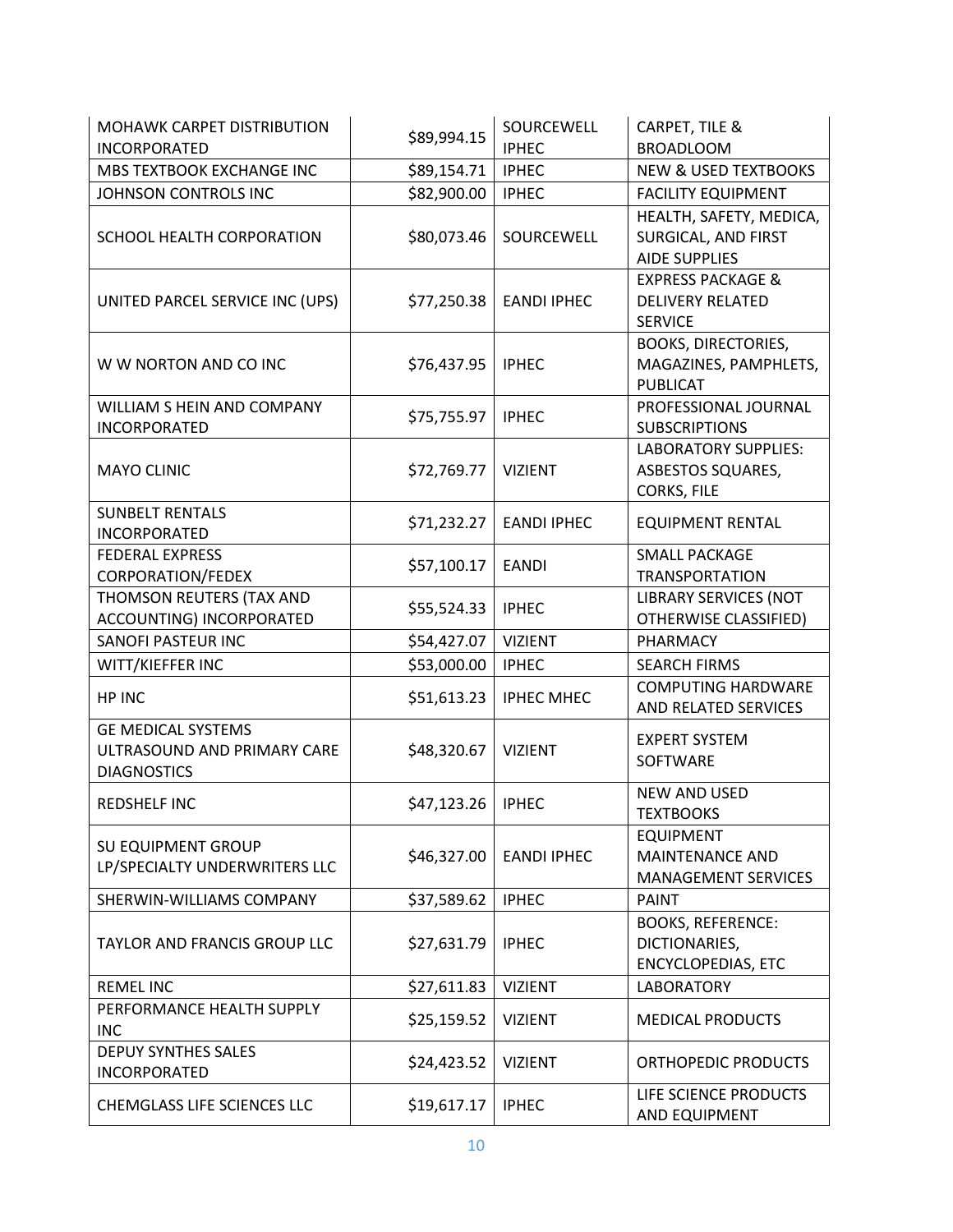| <b>PRESTWICK GROUP</b><br>INCORPORATED/MAX-R            | \$17,323.00     | <b>IPHEC</b>                 | <b>WASTE RECYCLE</b><br><b>CONTAINERS</b>                                                  |
|---------------------------------------------------------|-----------------|------------------------------|--------------------------------------------------------------------------------------------|
| NETA SCIENTIFIC INC                                     | \$15,003.60     | <b>IPHEC</b>                 | <b>LAB SUPPLIES AND</b><br><b>SERVICES</b>                                                 |
| <b>ATT</b>                                              | \$13,852.26     | <b>IPHEC</b>                 | NETWORKING SERVICES<br>AND EQUIPMENT                                                       |
| NATIONAL CAR RENTAL                                     | \$11,981.48     | <b>BTAA</b>                  | <b>CAR RENTAL SERVICES</b>                                                                 |
| SYSMEX AMERICA INCORPORATED                             | \$10,745.69     | <b>VIZIENT</b>               | <b>LABORATORY</b>                                                                          |
| UNIVERSITY OF CAMBRIDGE                                 | \$8,531.85      | <b>IPHEC</b>                 | <b>LICENSE AGREEMENT</b>                                                                   |
| <b>GORDON FOOD SERVICE INC</b>                          | \$8,489.05      | <b>IPHEC</b>                 | <b>FOOD</b>                                                                                |
| LAD CUSTOM PUBLISHING<br><b>INCORPORATED</b>            | \$6,268.00      | <b>IPHEC</b>                 | <b>TEXTBOOKS: COLLEGE</b><br>LEVEL (INCLUDES<br><b>STUDENT AND TEA</b>                     |
| <b>SAGE PUBLICATIONS INC</b>                            | \$5,038.00      | <b>IPHEC</b>                 | <b>INFORMATION HIGHWAY</b><br><b>ELECTRONIC SERVICES</b><br>(INTERNET,                     |
| NEBRASKA BOOK CO INC                                    | \$3,036.85      | <b>IPHEC</b>                 | CASES: CATALOG, ID<br>CARD, SALESMAN'S AND<br>SPECIAL                                      |
| <b>AIRGAS INC</b>                                       | \$931.95        | <b>EANDI IPHEC</b>           | BIOCHEMICALS,<br><b>RESEARCH</b>                                                           |
| <b>DAKTRONICS INC</b>                                   | \$750.00        | <b>IPHEC</b>                 | <b>SCOREBOARDS</b>                                                                         |
| BOEHRINGER-INGELHEIM ANIMAL<br>HEALTH USA INC           | \$718.50        | <b>VIZIENT</b>               | PHARMACY                                                                                   |
| CLIFFORD V LLOYDE PIANO CO<br>INC/CV LLOYDE AUDIOVISUAL | \$62.70         | <b>IPHEC</b>                 | <b>AUDIO VISUAL</b><br><b>EQUIPMENT</b>                                                    |
| <b>UIUC</b>                                             | \$88,557,002.09 |                              |                                                                                            |
| FISHER SCIENTIFIC COMPANY LLC                           | \$12,064,619.15 | <b>IPHEC</b>                 | <b>LAB SUPPLIES</b>                                                                        |
| DELL MARKETING LP LLC/DELL<br><b>MARKETING LP</b>       | \$11,663,932.93 | <b>IPHEC MHEC</b>            | COMPUTING HARDWARE,<br><b>NETWORKING</b><br><b>HARDWARE AND</b><br><b>RELATED SERVICES</b> |
| CDW LLC                                                 | \$8,326,154.96  | <b>IPHEC</b>                 | SCIENTIFIC, STATISTICAL,<br>ENGINEERING,<br>MATHEMATICAL                                   |
| <b>US FOODS INCORPORATED</b>                            | \$7,691,524.23  | SOURCEWELL<br><b>VIZIENT</b> | <b>DISTRIBUTION - FOOD</b>                                                                 |
| APPLE INCORPORATED                                      | \$3,820,323.12  | <b>IPHEC</b>                 | <b>MICROCOMPUTERS</b>                                                                      |
| <b>EBSCO INDUSTRIES INC</b>                             | \$2,824,487.68  | <b>IPHEC</b>                 | <b>LIBRARY SERVICES</b>                                                                    |
| <b>VWR FUNDING INC</b>                                  | \$2,792,598.93  | <b>EANDI IPHEC</b>           | <b>LAB SUPPLIES</b>                                                                        |
| DELL FINANCIAL SERVICES LLC                             | \$2,131,271.31  | <b>IPHEC MHEC</b>            | <b>BULK BUY LEASES</b>                                                                     |
| <b>WESCO DISTRIBUTION INC</b>                           | \$1,926,127.33  | <b>IPHEC</b>                 | <b>ELECTRICAL SUPPLIES</b>                                                                 |
| OFFICE DEPOT INC                                        | \$1,834,804.10  | <b>IPHEC</b>                 | <b>STOCKLESS OFFICE</b><br><b>PRODUCTS</b>                                                 |
|                                                         |                 |                              |                                                                                            |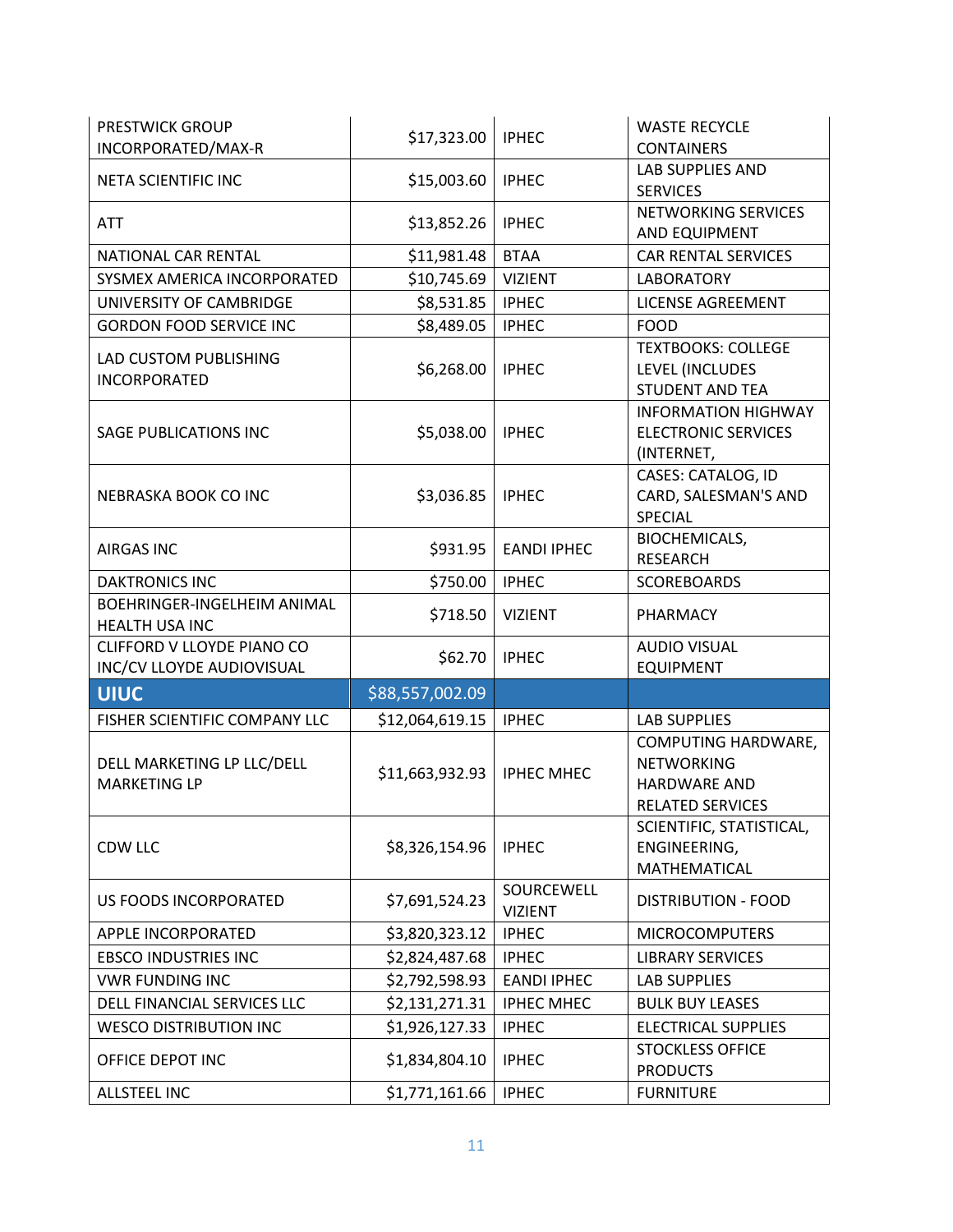| <b>MCKESSON CORPORATION</b>                                              | \$1,594,773.87 | <b>VIZIENT</b>                       | <b>DISTRIBUTION -</b><br>PHARMACY                                           |
|--------------------------------------------------------------------------|----------------|--------------------------------------|-----------------------------------------------------------------------------|
| JOHN WILEY AND SONS INC                                                  | \$1,498,443.33 | <b>IPHEC</b>                         | <b>LIBRARY MATERIALS</b>                                                    |
| GILBANE INC/GILBANE BUILDING<br><b>COMPANY</b>                           | \$1,415,043.42 | <b>EANDI IPHEC</b>                   | <b>BUILDING &amp;</b><br><b>CONSTRUCTION</b><br><b>MANAGEMENT SERVICES</b>  |
| WW GRAINGER INC/GRAINGER                                                 | \$1,386,971.35 | <b>EANDI IPHEC</b><br><b>VIZIENT</b> | <b>CONCRETE TESTING</b><br><b>APPARATUS AND</b><br><b>SUPPLIES</b>          |
| SHI INTERNATIONAL<br>CORPORATION                                         | \$1,365,493.16 | <b>IPHEC</b>                         | <b>COMPUTER COMPENENTS</b><br>AND SOFTWARE                                  |
| SIGMA-ALDRICH INC                                                        | \$1,340,959.01 | <b>IPHEC</b>                         | LIFE SCIENCE PRODUCTS<br>AND EQUIPMENT                                      |
| <b>CORPORATE TRAVEL PLANNERS</b><br><b>INCORPORATED</b>                  | \$1,326,617.39 | <b>IPHEC</b>                         | <b>TRAVEL MANAGEMENT</b><br><b>SERVICES (ONLINE</b><br><b>BOOKING TOOL)</b> |
| SIEMENS MEDICAL SOLUTIONS<br><b>USA INCORPORATED</b>                     | \$1,184,148.96 | <b>VIZIENT</b>                       | DIAGNOSTIC IMAGING                                                          |
| YANKEE BOOK PEDDLER INC/YBP<br><b>LIBRARY SERVICES</b>                   | \$998,629.01   | <b>IPHEC</b>                         | <b>BOOK AND PUBLICATION</b><br><b>RENTAL OR LEASE</b>                       |
| MIDWEST COMPUTER PRODUCTS<br><b>INC</b>                                  | \$839,754.79   | <b>IPHEC</b>                         | <b>AUDIO VISUAL</b><br><b>EQUIPMENT</b>                                     |
| <b>DAKTRONICS INC</b>                                                    | \$810,486.00   | <b>IPHEC</b>                         | <b>SCOREBOARDS</b>                                                          |
| CLIFFORD V LLOYDE PIANO CO<br>INC/CV LLOYDE AUDIOVISUAL                  | \$788,922.40   | <b>IPHEC</b>                         | <b>AUDIO VISUAL</b><br><b>EQUIPMENT</b>                                     |
| PITNEY BOWES BANK INC/RESERVE<br><b>ACCOUNT/PURCHASE POWER</b>           | \$714,388.09   | <b>EANDI IPHEC</b>                   | <b>BANKING SERVICES</b>                                                     |
| DIGITAL INFORMATION SERVICES<br>LLC/COMPUTER INTELLIGENCE<br><b>ASSN</b> | \$668,455.58   | <b>IPHEC</b>                         | <b>SOFTWARE &amp; RELARED</b><br>SERVICES (RM071017)                        |
| <b>BIO-RAD LABORATORIES INC</b>                                          | \$631,488.22   | <b>IPHEC</b>                         | <b>LABORATORY</b>                                                           |
| <b>CINTAS CORPORATION NO 2 LLC</b>                                       | \$598,678.94   | <b>IPHEC</b>                         | <b>FACILITIES MANAGEMENT</b>                                                |
| HAWORTH INCORPORATED                                                     | \$597,752.06   | <b>IPHEC</b>                         | OFFICE FURNITURE,<br>ACCESSORIES, AND<br><b>SERVICE</b>                     |
| <b>CENGAGE LEARNING INC</b>                                              | \$512,039.22   | <b>IPHEC</b>                         | OFFICE SUPPLIES,<br><b>GENERAL</b>                                          |
| <b>PRESTWICK GROUP</b><br>INCORPORATED/MAX-R                             | \$509,109.37   | <b>IPHEC</b>                         | <b>WASTE RECYCLE</b><br><b>CONTAINERS</b>                                   |
| <b>CARL ZEISS INC</b>                                                    | \$497,434.95   | <b>IPHEC</b>                         | <b>BIOLOGY EQUIPMENT</b><br>AND SUPPLIES (NOT<br>OTHERWISE CLAS             |
| HOME DEPOT USA INC/THE HOME<br><b>DEPOT PRO</b>                          | \$471,624.32   | <b>IPHEC</b>                         | <b>JANITORIAL SUPPLIES</b>                                                  |
| KRUEGER INTERNATIONAL INC/KI                                             | \$429,581.08   | <b>IPHEC</b>                         | <b>FURNITURE ACCESSORIES</b><br><b>INSTALLATION AND</b><br><b>SERVICES</b>  |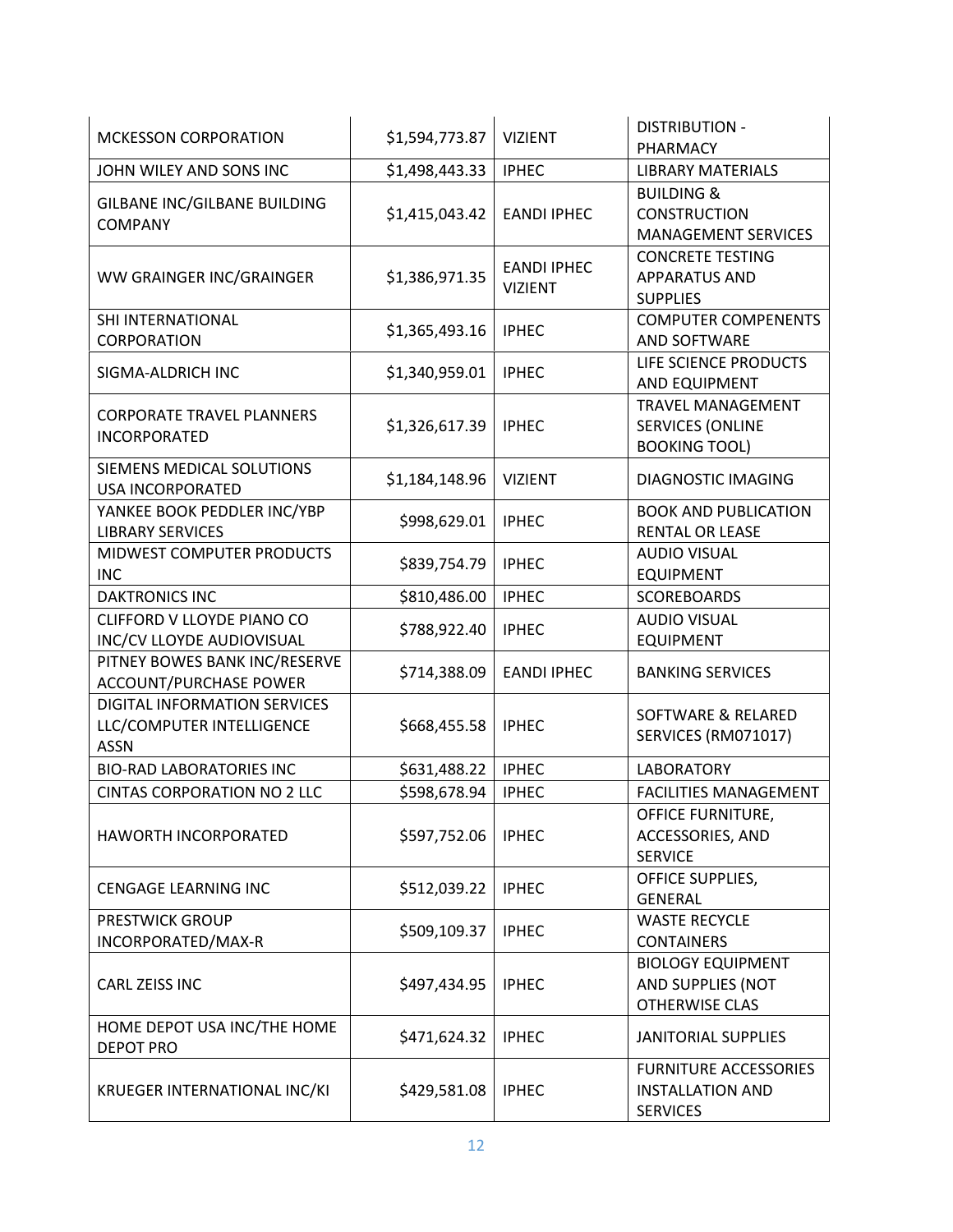| <b>MAYO CLINIC</b>                                                                    | \$383,475.11         | <b>VIZIENT</b>                       | <b>LABORATORY SUPPLIES:</b><br><b>ASBESTOS SQUARES,</b><br>CORKS, FILE        |
|---------------------------------------------------------------------------------------|----------------------|--------------------------------------|-------------------------------------------------------------------------------|
| <b>AIRGAS INC</b>                                                                     | \$365,769.98         | <b>EANDI IPHEC</b>                   | BIOCHEMICALS,<br><b>RESEARCH</b>                                              |
| AMERICAN HOTEL REGISTER<br><b>COMPANY</b>                                             | \$354,377.90         | <b>EANDI</b>                         | MATTRESSES, BEDDING<br><b>COVERS AND RELATED</b><br><b>PRODUCTS</b>           |
| <b>MEDLINE INDUSTRIES INC</b>                                                         | \$353,126.33         | <b>EANDI IPHEC</b><br><b>VIZIENT</b> | <b>DISTRIBUTION -</b><br>MEDICAL/SURGICAL                                     |
| <b>CONFERENCE TECHNOLOGIES</b><br><b>INCORPORATED</b>                                 | \$349,236.27         | <b>IPHEC</b>                         | <b>AUDIO VISUAL</b><br><b>EQUIPMENT</b>                                       |
| DEERE CREDIT INC                                                                      | \$339,760.13         | SOURCEWELL<br><b>IPHEC</b>           | <b>AGRICULTURE TRACTORS</b>                                                   |
| UNIVERSITY OF CAMBRIDGE                                                               | \$314,557.78         | <b>IPHEC</b>                         | <b>LICENSE AGREEMENT</b>                                                      |
| SANOFI PASTEUR INC                                                                    | \$293,655.95         | <b>VIZIENT</b>                       | PHARMACY                                                                      |
| UNITED RENTALS (NORTH<br>AMERICA) INCORPORATED                                        | \$271,580.10         | <b>EANDI IPHEC</b>                   | EQUIPMENT/TOOL<br><b>RENTAL &amp; OTHER</b><br><b>PRODUCTS &amp; SERVICES</b> |
| <b>B AND H FOTO AND ELECTRONICS</b><br><b>CORPORATION/B AND H PHOTO</b><br><b>VID</b> | \$263,415.75         | <b>EANDI IPHEC</b>                   | <b>PHOTOGRAPHIC</b><br><b>EQUIPMENT AND</b><br><b>SUPPLIES</b>                |
| MBS TEXTBOOK EXCHANGE INC                                                             | \$253,836.21         | <b>IPHEC</b>                         | <b>NEW &amp; USED TEXTBOOKS</b>                                               |
| <b>STERIS CORPORATION</b>                                                             | \$251,188.69         | <b>EANDI IPHEC</b><br><b>VIZIENT</b> | TABLES AND SINKS,<br><b>STAINLESS STEEL (FOR</b><br><b>MEAT WASHIN</b>        |
| <b>WEST PUBLISHING</b><br>CORPORATION/THOMSON<br><b>REUTERS - WEST</b>                | \$249,640.24         | <b>IPHEC</b>                         | PROFESSIONAL/ARTISTIC<br><b>SERVICES</b>                                      |
| <b>OPTIV SECURITY INC</b>                                                             | \$249,466.29         | <b>IPHEC</b>                         | <b>NETWORKING</b><br><b>EQUIPMENT &amp; SERVICES</b>                          |
| <b>TAYLOR AND FRANCIS GROUP LLC</b>                                                   | \$248,762.16   IPHEC |                                      | <b>BOOKS, REFERENCE:</b><br>DICTIONARIES,<br><b>ENCYCLOPEDIAS, ETC</b>        |
| NEBRASKA BOOK CO INC                                                                  | \$246,463.35         | <b>IPHEC</b>                         | CASES: CATALOG, ID<br>CARD, SALESMAN'S AND<br>SPECIAL                         |
| DEERE AND COMPANY                                                                     | \$224,969.52         | SOURCEWELL<br><b>IPHEC</b>           | <b>GROUNDS MAINTENANCE</b>                                                    |
| <b>SU EQUIPMENT GROUP</b><br>LP/SPECIALTY UNDERWRITERS LLC                            | \$224,424.00         | <b>EANDI IPHEC</b>                   | <b>EQUIPMENT</b><br>MAINTENANCE AND<br><b>MANAGEMENT SERVICES</b>             |
| UNITED PARCEL SERVICE INC (UPS)                                                       | \$220,984.58         | <b>EANDI IPHEC</b>                   | <b>EXPRESS PACKAGE &amp;</b><br><b>DELIVERY RELATED</b><br><b>SERVICE</b>     |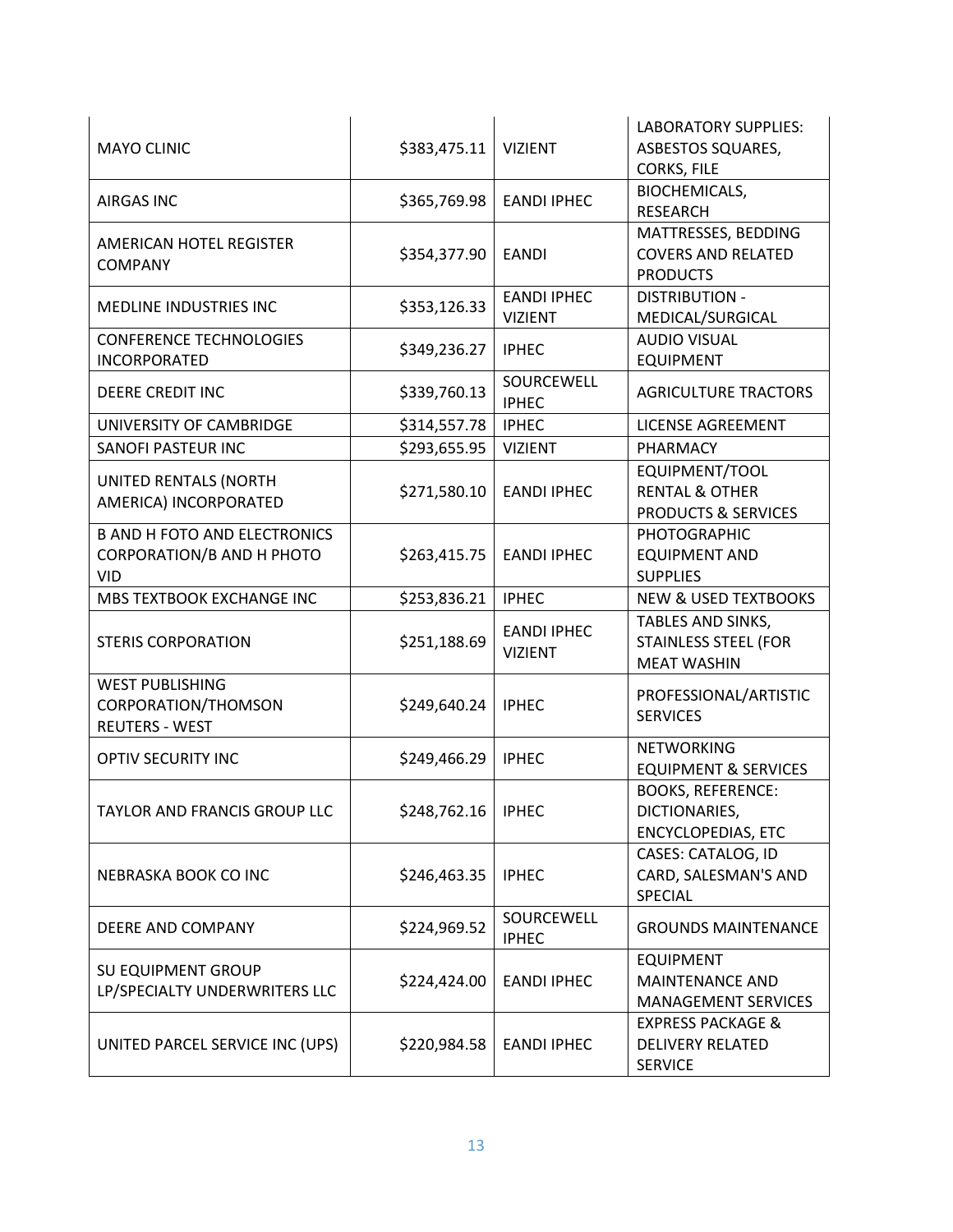| BECKMAN COULTER INC                                       | \$218,131.56 | <b>EANDI IPHEC</b>   | <b>LABORATORY</b><br><b>CENTRIFUGES AND</b><br><b>RELATED PRODUCTS</b>                 |
|-----------------------------------------------------------|--------------|----------------------|----------------------------------------------------------------------------------------|
| SMITHKLINE BEECHAM<br>CORPORATION/GLAXOSMITHKLINE<br>LLC  | \$203,546.71 | <b>VIZIENT</b>       | PHARMACY                                                                               |
| ROCHE DIAGNOSTICS<br>CORPORATION                          | \$192,690.65 | <b>VIZIENT</b>       | <b>LABORATORY</b>                                                                      |
| KIMBALL INTERNATIONAL<br>INC/KIMBALL                      | \$191,658.48 | <b>IPHEC</b>         | FURNITURE,<br>ACCESSORIES, AND<br><b>SERVICE</b>                                       |
| PEARSON EDUCATION INC                                     | \$186,657.22 | <b>IPHEC</b>         | <b>BOOKS, ALL TYPES</b><br>(LIBRARY, SCHOOL, ETC)                                      |
| <b>OLYMPUS AMERICA INC</b>                                | \$178,879.03 | <b>IPHEC</b>         | MICROSCOPES & OPTICAL<br><b>ACCESSORIES</b>                                            |
| <b>KRONOS INC</b>                                         | \$162,942.10 | <b>IPHEC</b>         | <b>WORKFORCE</b><br>MANAGEMENT                                                         |
| WITT/KIEFFER INC                                          | \$162,183.17 | <b>IPHEC</b>         | <b>SEARCH FIRMS</b>                                                                    |
| LEICA MICROSYSTEMS INC                                    | \$158,060.38 | <b>IPHEC</b>         | MICROSCOPES & OPTICAL<br><b>ACCESSORIES</b>                                            |
| NATIONAL CAR RENTAL                                       | \$157,538.98 | <b>BTAA</b>          | <b>CAR RENTAL SERVICES</b>                                                             |
| SYSMEX AMERICA INCORPORATED                               | \$156,886.03 | <b>VIZIENT</b>       | <b>LABORATORY</b>                                                                      |
| AMERICAN CHEMICAL SOCIETY                                 | \$152,855.00 | <b>IPHEC</b>         | <b>LABORATORY</b><br><b>EQUIPMENT AND</b><br><b>ACCESSORIES (FOR</b><br><b>GENERAL</b> |
| <b>KARL STORZ VETERINARY</b><br><b>ENDOSCOPY AMERICA</b>  | \$148,694.04 | <b>VIZIENT</b>       | <b>INSTRUMENTS,</b><br>SURGICAL, VETERINARY                                            |
| KNOLL INCORPORATED                                        | \$147,942.34 | <b>IPHEC</b>         | <b>CLASSROOM FURNITURE,</b><br>ACCESSORIES, AND<br><b>SERVICES</b>                     |
| WILLIAM S HEIN AND COMPANY<br><b>INCORPORATED</b>         | \$145,041.72 | <b>IPHEC</b>         | PROFESSIONAL JOURNAL<br><b>SUBSCRIPTIONS</b>                                           |
| <b>GENERAL INFORMATION</b><br>SOLUTIONS LLC/GIS HIRERIGHT | \$143,849.49 | <b>BTAA</b>          | <b>BACKGROUND CHECK</b>                                                                |
| HP INC                                                    | \$141,586.55 | <b>IPHEC MHEC</b>    | <b>COMPUTING HARDWARE</b><br>AND RELATED SERVICES                                      |
| <b>DEPUY SYNTHES SALES</b><br>INCORPORATED                | \$141,522.74 | <b>VIZIENT</b>       | ORTHOPEDIC PRODUCTS                                                                    |
| NIKON AMERICAS/NIKON<br><b>INSTRUMENTS INC</b>            | \$141,241.41 | <b>IPHEC</b>         | MICROSCOPES AND<br>OPTICAL ACCESSORIES                                                 |
| <b>FEDEX</b>                                              | \$136,064.24 | <b>EANDI VIZIENT</b> | <b>OPERATIONAL SUPPORT</b><br><b>SERVICES</b>                                          |
| W W NORTON AND CO INC                                     | \$128,946.24 | <b>IPHEC</b>         | <b>BOOKS, DIRECTORIES,</b><br>MAGAZINES, PAMPHLETS,<br><b>PUBLICAT</b>                 |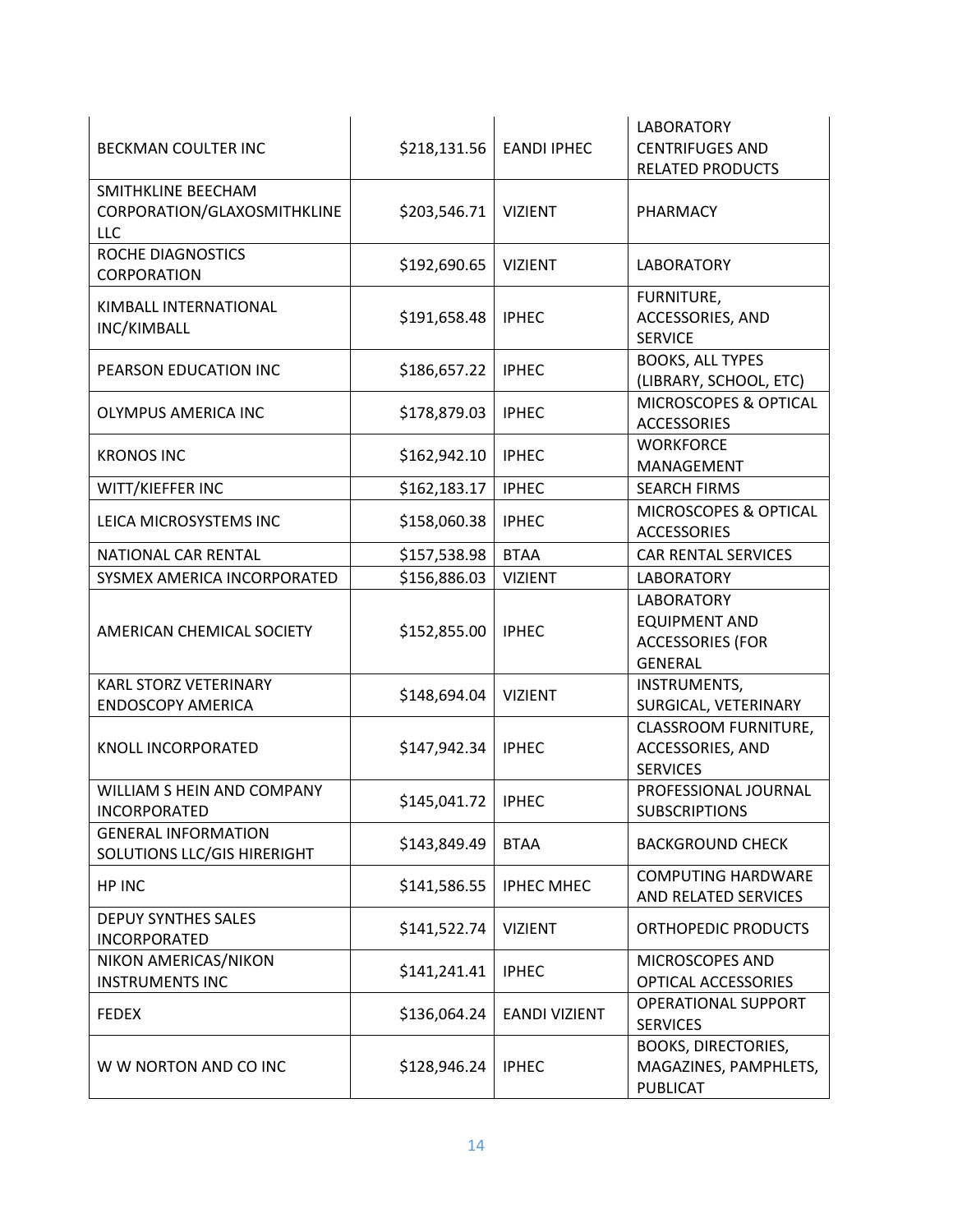| PERFORMANCE HEALTH SUPPLY<br><b>INC</b>                                        | \$125,062.51 | <b>VIZIENT</b>                       | <b>MEDICAL PRODUCTS</b>                                                |
|--------------------------------------------------------------------------------|--------------|--------------------------------------|------------------------------------------------------------------------|
| SHERWIN-WILLIAMS COMPANY                                                       | \$120,039.78 | <b>IPHEC</b>                         | <b>PAINT</b>                                                           |
| SAGE PUBLICATIONS INC                                                          | \$118,896.58 | <b>IPHEC</b>                         | <b>INFORMATION HIGHWAY</b><br><b>ELECTRONIC SERVICES</b><br>(INTERNET, |
| LAD CUSTOM PUBLISHING<br><b>INCORPORATED</b>                                   | \$115,444.47 | <b>IPHEC</b>                         | <b>TEXTBOOKS: COLLEGE</b><br>LEVEL (INCLUDES<br><b>STUDENT AND TEA</b> |
| CHEMGLASS LIFE SCIENCES LLC                                                    | \$114,121.78 | <b>IPHEC</b>                         | LIFE SCIENCE PRODUCTS<br>AND EQUIPMENT                                 |
| <b>GE PRECISION HEALTH LLC</b>                                                 | \$111,763.93 | <b>VIZIENT</b>                       | CAPITAL EQUIPMENT                                                      |
| <b>GORDON FOOD SERVICE INC</b>                                                 | \$110,965.92 | <b>IPHEC</b>                         | <b>FOOD</b>                                                            |
| <b>OVID TECHNOLOGIES INC</b>                                                   | \$110,601.00 | <b>IPHEC</b>                         | DATABASE SOFTWARE                                                      |
| BOEHRINGER-INGELHEIM ANIMAL<br><b>HEALTH USA INC</b>                           | \$104,053.61 | <b>VIZIENT</b>                       | PHARMACY                                                               |
| <b>GE MEDICAL SYSTEMS</b><br>ULTRASOUND AND PRIMARY CARE<br><b>DIAGNOSTICS</b> | \$103,760.00 | <b>VIZIENT</b>                       | <b>EXPERT SYSTEM</b><br><b>SOFTWARE</b>                                |
| <b>ATT</b>                                                                     | \$98,363.64  | <b>IPHEC</b>                         | NETWORKING SERVICES<br>AND EQUIPMENT                                   |
| NETA SCIENTIFIC INC                                                            | \$97,477.99  | <b>IPHEC</b>                         | <b>LAB SUPPLIES AND</b><br><b>SERVICES</b>                             |
| <b>SKC COMMUNICATION PRODUCTS</b><br>LLC                                       | \$92,300.08  | <b>EANDI IPHEC</b>                   | <b>LECTURE CAPTURE</b><br><b>EQUIPMENT</b>                             |
| <b>ELSEVIER INCORPORATED</b>                                                   | \$89,660.44  | <b>IPHEC</b>                         | <b>BOOKS, ALL TYPES</b><br>(LIBRARY, SCHOOL, ETC)                      |
| <b>HENRY SCHEIN INC</b>                                                        | \$89,239.72  | <b>EANDI IPHEC</b><br><b>VIZIENT</b> | <b>DISTRIBUTION-</b><br>MEDICAL/SURGICAL                               |
| MINDRAY DS USA INC/MINDRAY<br><b>NORTH AMERICA</b>                             | \$88,538.14  | <b>VIZIENT</b>                       | <b>CAPITAL EQUIPMENT</b>                                               |
| STERICYCLE INC/SHRED-IT                                                        | \$78,660.96  | <b>VIZIENT</b>                       | <b>FACILITIES SERVICES</b>                                             |
| REMEL INC                                                                      | \$75,625.91  | VIZIENT                              | LABORATORY                                                             |
| <b>REDSHELF INC</b>                                                            | \$74,062.67  | <b>IPHEC</b>                         | <b>NEW AND USED</b><br><b>TEXTBOOKS</b>                                |
| MCKESSON MEDICAL SURGICAL<br><b>INCORPORATED</b>                               | \$71,861.44  | <b>VIZIENT</b>                       | <b>DISTRIBUTION -</b><br>PHARMACY                                      |
| <b>BAYER CORPORATION/BAYER</b><br><b>HEALTHCARE LLC</b>                        | \$69,520.13  | <b>VIZIENT</b>                       | DIAGNOSTIC IMAGING                                                     |
| <b>KORN FERRY (US)</b>                                                         | \$69,361.23  | <b>IPHEC</b>                         | <b>EXECUTIVE SEARCH</b><br><b>SERVICES</b>                             |
| <b>SUNBELT RENTALS</b><br><b>INCORPORATED</b>                                  | \$59,170.57  | <b>EANDI IPHEC</b>                   | <b>EQUIPMENT RENTAL</b>                                                |
| SANTA CRUZ BIOTECHNOLOGY INC                                                   | \$50,959.60  | <b>IPHEC</b>                         | LIFE SCIENCE PRODUCTS<br>AND EQUIPMENT                                 |
| <b>FEDERAL EXPRESS</b><br>CORPORATION/FEDEX                                    | \$47,197.53  | <b>EANDI</b>                         | <b>SMALL PACKAGE</b><br><b>TRANSPORTATION</b>                          |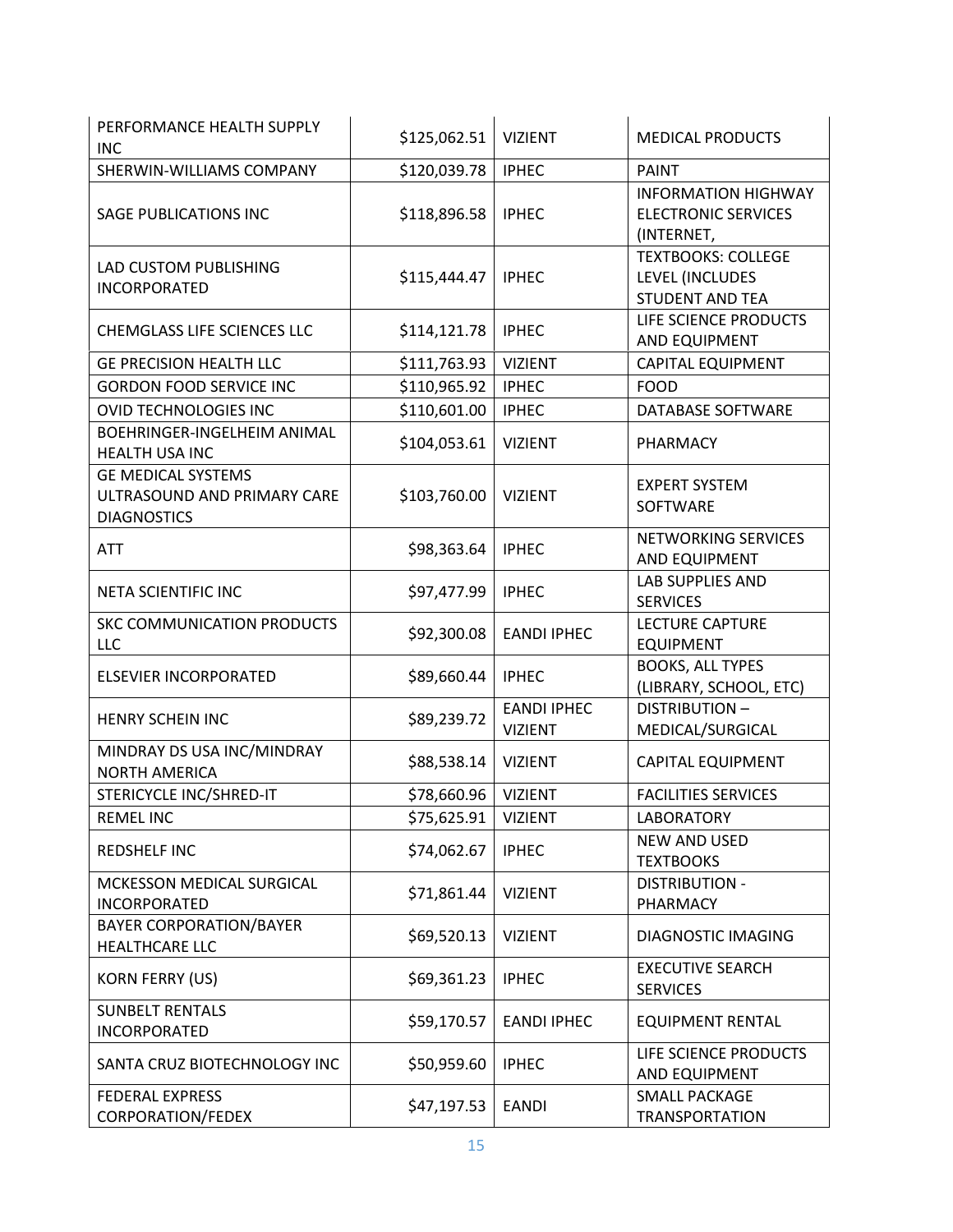| DIAGNOSTICA STAGO INC               | \$46,793.85 | <b>VIZIENT</b>     | <b>LABORATORY</b>             |
|-------------------------------------|-------------|--------------------|-------------------------------|
| <b>BECTON DICKINSON AND</b>         |             |                    |                               |
| <b>COMPANY</b>                      | \$46,355.54 | <b>VIZIENT</b>     | <b>LABORATORY</b>             |
| <b>OMNICELL INC</b>                 | \$37,360.77 | <b>VIZIENT</b>     | <b>CAPITAL EQUIPMENT</b>      |
| JOHNSON CONTROLS INC                | \$34,371.26 | <b>IPHEC</b>       | <b>FACILITY EQUIPMENT</b>     |
| <b>GREATER WESTERN LIBRARY</b>      |             |                    |                               |
| <b>ALLIANCE</b>                     | \$32,594.74 | <b>IPHEC</b>       | <b>LIBRARY MATERIALS</b>      |
| MOHAWK CARPET DISTRIBUTION          |             | SOURCEWELL         | CARPET, TILE &                |
| <b>INCORPORATED</b>                 | \$28,150.15 | <b>IPHEC</b>       | <b>BROADLOOM</b>              |
| HAYDEN-MCNEIL PUBLISHING            | \$23,400.00 | <b>IPHEC</b>       | <b>TEXTBOOKS</b>              |
|                                     |             |                    | HEALTH, SAFETY, MEDICA,       |
| SCHOOL HEALTH CORPORATION           | \$22,880.09 | SOURCEWELL         | SURGICAL, AND FIRST           |
|                                     |             |                    | <b>AIDE SUPPLIES</b>          |
| <b>IRON MOUNTAIN INCORPORATED</b>   | \$21,755.20 | <b>IPHEC</b>       | <b>RECORDS MANAGEMENT</b>     |
| THOMSON REUTERS (TAX AND            |             |                    | <b>LIBRARY SERVICES (NOT</b>  |
| ACCOUNTING) INCORPORATED            | \$12,668.48 | <b>IPHEC</b>       | <b>OTHERWISE CLASSIFIED)</b>  |
| <b>ABBOTT LABORATORIES INC</b>      | \$11,977.77 | <b>VIZIENT</b>     | <b>LABORATORY</b>             |
| STRYKER SALES CORPORATION           | \$9,679.89  | <b>VIZIENT</b>     | <b>CAPITAL EQUIPMENT</b>      |
|                                     |             |                    | <b>DISTRIBUTION -</b>         |
| <b>GE HEALTHCARE INC</b>            | \$9,537.58  | <b>VIZIENT</b>     | RADIOPHARMACEUTICALS          |
| <b>BOSTON SCIENTIFIC</b>            |             |                    |                               |
| <b>CORPORATION AND SUBSIDIARIES</b> | \$8,468.36  | <b>VIZIENT</b>     | <b>SURGICAL PRODUCTS</b>      |
| <b>GOVCONNECTION</b>                |             |                    | POWER SUPPLIES: SURGE         |
| INC/CONNECTION PUBLIC SECTOR        | \$8,283.44  | <b>EANDI IPHEC</b> | PROTECTORS,                   |
| <b>SOLUTIONS</b>                    |             |                    | <b>UNINTERRUPTIBLE</b>        |
| COOK GROUP INC/COOK MEDICAL         | \$7,813.46  | <b>VIZIENT</b>     | <b>SURGICAL PRODUCTS</b>      |
| LLC                                 |             |                    |                               |
| <b>STERIS INSTRUMENT</b>            | \$5,259.12  | <b>VIZIENT</b>     | <b>OPERATIONAL SUPPORT</b>    |
| <b>MANAGEMENT SERVICES INC</b>      |             |                    | <b>SERVICES</b>               |
| TERUMO MEDICAL CORPORATION          | \$3,658.00  | <b>VIZIENT</b>     | <b>SURGICAL PRODUCTS</b>      |
| <b>CARAHSOFT TECHNOLOGY</b>         | \$3,045.80  | <b>IPHEC</b>       | <b>SOFTWARE &amp; RELARED</b> |
| CORPORATION                         |             |                    | <b>SERVICES</b>               |
| JOHNSON AND JOHNSON HEALTH          | \$3,033.92  | <b>VIZIENT</b>     | PHARMACY                      |
| <b>CARE SYSTEMS INC</b>             |             |                    |                               |
| KARL STORZ ENDOSCOPY-               | \$2,517.41  | <b>VIZIENT</b>     | <b>SURGICAL PRODUCTS</b>      |
| <b>AMERICA INC</b>                  |             |                    |                               |
| PETNET SOLUTIONS INC                | \$2,000.00  | <b>VIZIENT</b>     | <b>DISTRIBUTION -</b>         |
|                                     |             |                    | <b>RADIOPHARMACEUTICALS</b>   |
| <b>DRAEGER INCORPORATED</b>         | \$1,248.00  | <b>VIZIENT</b>     | <b>CAPITAL EQUIPMENT</b>      |
| ALCON LABORATORIES INC/ALCON        | \$875.58    | <b>VIZIENT</b>     | PHARMACY                      |
| <b>VISION LLC</b>                   |             |                    |                               |
| <b>MERIT MEDICAL SYSTEMS</b>        | \$584.02    | <b>VIZIENT</b>     | <b>CARDIOLOGY</b>             |
| <b>INCORPORATED</b>                 |             |                    |                               |
| <b>KCI USA INC</b>                  | \$525.81    | <b>VIZIENT</b>     | <b>MEDICAL PRODUCTS</b>       |
| <b>MEDTRONIC USA INC</b>            | \$490.00    | <b>VIZIENT</b>     | <b>CARDIOLOGY</b>             |
| LUMINEX CORPORATION                 | \$283.00    | <b>VIZIENT</b>     | <b>LABORATORY</b>             |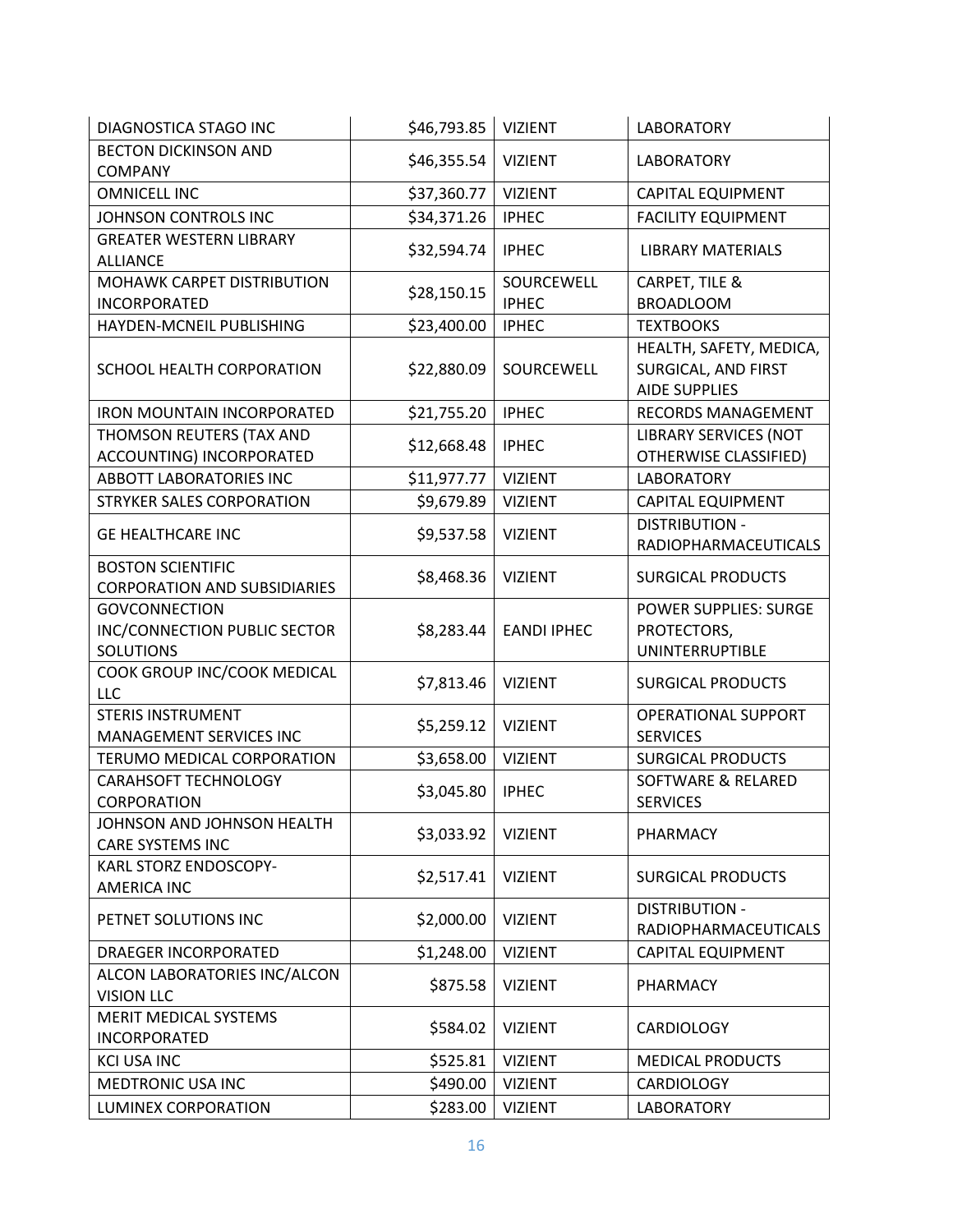| ZIMMER US INCORPORATED                               | \$261.31        | <b>VIZIENT</b>                       | ORTHOPEDIC PRODUCTS                                                                        |
|------------------------------------------------------|-----------------|--------------------------------------|--------------------------------------------------------------------------------------------|
| PHILIPS ELECTRONICS NORTH<br>AMERICAN CORPORATION    | \$235.42        | <b>VIZIENT</b>                       | <b>SURGICAL PRODUCTS</b>                                                                   |
| <b>COVIDIEN LP</b>                                   | \$229.69        | <b>VIZIENT</b>                       | DENTAL PROSTHETIC<br>MANUFACTURING<br><b>SERVICES</b>                                      |
| <b>EDWARDS LIFESCIENCES LLC</b>                      | \$228.64        | <b>VIZIENT</b>                       | DIAGNOSTIC IMAGING                                                                         |
| <b>BAXTER HEALTHCARE</b><br>CORPORATION              | \$213.61        | <b>VIZIENT</b>                       | <b>IV SYSTEMS</b>                                                                          |
| TRI ANIM HEALTH SERVICES INC                         | \$76.96         | <b>VIZIENT</b>                       | <b>DISTRIBUTION -</b><br>MEDICAL/SURGICAL                                                  |
| <b>INTEGRA LIFESCIENCES</b><br>CORPORATION           | \$27.25         | <b>VIZIENT</b>                       | <b>SURGICAL PRODUCTS</b>                                                                   |
| <b>SYSTEM OFFICES</b>                                | \$20,861,021.53 |                                      |                                                                                            |
| MARSH USA/MARSH AND<br>MCLENNANA AGENCY LLC          | \$5,928,427.53  | <b>IPHEC</b>                         | <b>INSURANCE</b>                                                                           |
| MEDLINE INDUSTRIES INC                               | \$4,800,000.00  | <b>EANDI IPHEC</b><br><b>VIZIENT</b> | <b>DISTRIBUTION -</b><br>MEDICAL/SURGICAL                                                  |
| <b>CDW LLC</b>                                       | \$2,781,296.44  | <b>IPHEC</b>                         | SCIENTIFIC, STATISTICAL,<br>ENGINEERING,<br>MATHEMATICAL                                   |
| <b>MYTHICS INC</b>                                   | \$1,886,392.19  | <b>EANDI IPHEC</b>                   | <b>TRANSPORTATION OF</b><br><b>GOODS AND OTHER</b><br><b>FREIGHT SERVICES</b>              |
| <b>EBSCO INDUSTRIES INC</b>                          | \$1,696,610.00  | <b>IPHEC</b>                         | <b>LIBRARY SERVICES</b>                                                                    |
| SHI INTERNATIONAL<br><b>CORPORATION</b>              | \$1,380,340.66  | <b>IPHEC</b>                         | <b>COMPUTER COMPENENTS</b><br>AND SOFTWARE                                                 |
| <b>MERCER INC</b>                                    | \$739,905.74    | <b>IPHEC</b>                         | PPACA INSURANCE                                                                            |
| DELL MARKETING LP LLC/DELL<br><b>MARKETING LP</b>    | \$659,946.23    | <b>IPHEC MHEC</b>                    | COMPUTING HARDWARE,<br><b>NETWORKING</b><br><b>HARDWARE AND</b><br><b>RELATED SERVICES</b> |
| WILLIAMS AND FUDGE INC                               | \$287,794.11    | <b>IPHEC</b>                         | <b>COLLECTION AGENCY</b><br><b>SERVICES</b>                                                |
| <b>CONTINENTAL SERVICE GROUP</b><br>INC/CONSERVE     | \$219,785.21    | <b>IPHEC</b>                         | <b>COLLECTION AGENCY</b><br><b>SERVICES</b>                                                |
| OFFICE DEPOT INC                                     | \$124,880.81    | <b>IPHEC</b>                         | <b>STOCKLESS OFFICE</b><br><b>PRODUCTS</b>                                                 |
| <b>ALLSTEEL INC</b>                                  | \$111,271.84    | <b>IPHEC</b>                         | <b>FURNITURE</b>                                                                           |
| SKC COMMUNICATION PRODUCTS<br><b>LLC</b>             | \$59,504.88     | <b>EANDI IPHEC</b>                   | <b>LECTURE CAPTURE</b><br><b>EQUIPMENT</b>                                                 |
| MIDWEST COMPUTER PRODUCTS<br><b>INC</b>              | \$41,586.08     | <b>IPHEC</b>                         | <b>AUDIO VISUAL</b><br><b>EQUIPMENT</b>                                                    |
| <b>KORN FERRY (US)</b>                               | \$35,189.60     | <b>IPHEC</b>                         | <b>EXECUTIVE SEARCH</b><br><b>SERVICES</b>                                                 |
| THOMSON REUTERS (TAX AND<br>ACCOUNTING) INCORPORATED | \$33,264.49     | <b>IPHEC</b>                         | <b>LIBRARY SERVICES (NOT</b><br>OTHERWISE CLASSIFIED)                                      |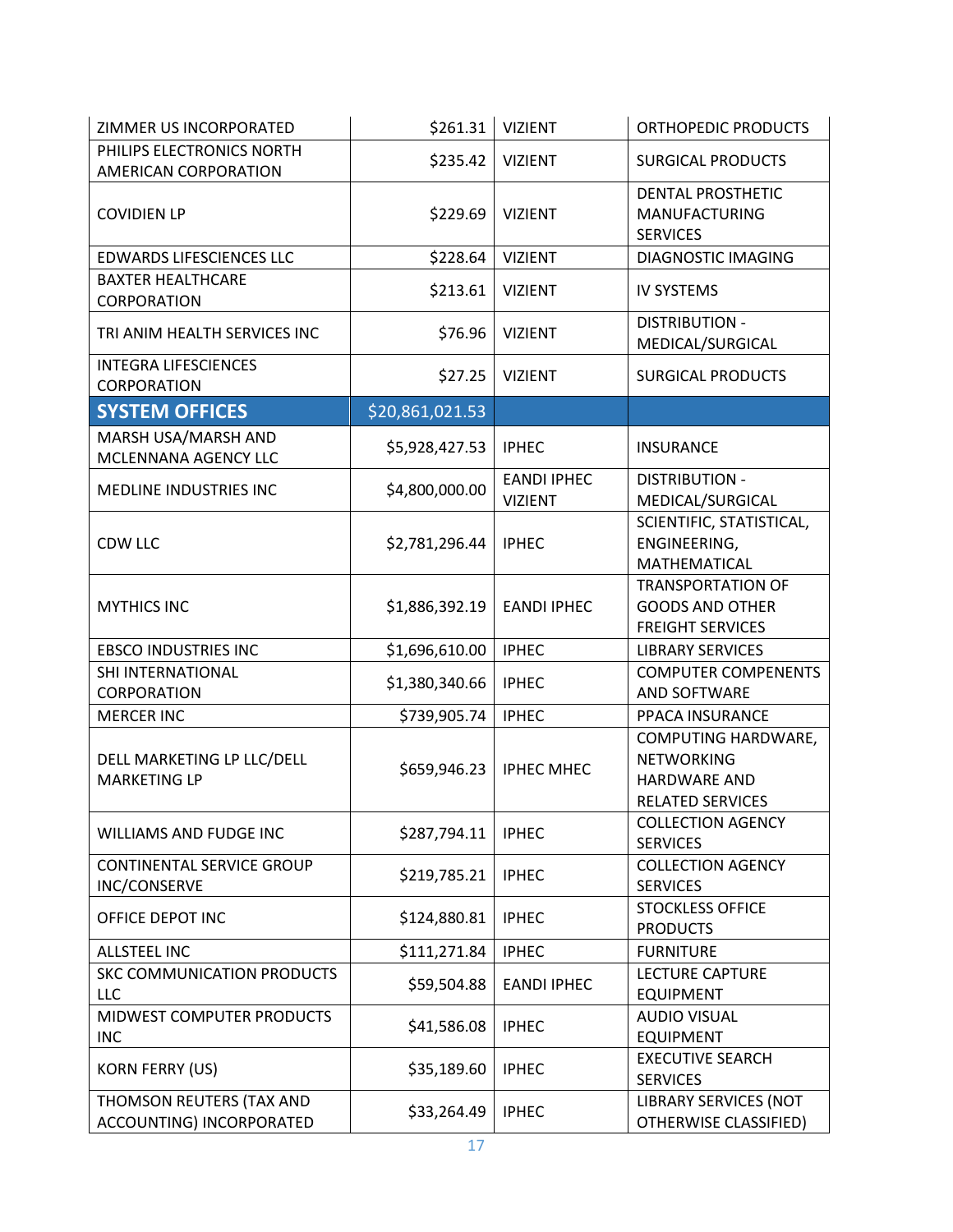| <b>CONFERENCE TECHNOLOGIES</b><br><b>INCORPORATED</b>                          | \$22,208.14 | <b>IPHEC</b>                         | <b>AUDIO VISUAL</b><br><b>EQUIPMENT</b>                                   |
|--------------------------------------------------------------------------------|-------------|--------------------------------------|---------------------------------------------------------------------------|
| UNITED PARCEL SERVICE INC (UPS)                                                | \$11,115.86 | <b>EANDI IPHEC</b>                   | <b>EXPRESS PACKAGE &amp;</b><br><b>DELIVERY RELATED</b><br><b>SERVICE</b> |
| APPLE INCORPORATED                                                             | \$7,570.00  | <b>IPHEC</b>                         | <b>MICROCOMPUTERS</b>                                                     |
| HAWORTH INCORPORATED                                                           | \$5,065.09  | <b>IPHEC</b>                         | OFFICE FURNITURE,<br>ACCESSORIES, AND<br><b>SERVICE</b>                   |
| <b>GENERAL INFORMATION</b><br>SOLUTIONS LLC/GIS HIRERIGHT                      | \$3,911.09  | <b>BTAA</b>                          | <b>BACKGROUND CHECK</b>                                                   |
| <b>VWR FUNDING INC</b>                                                         | \$3,249.99  | <b>EANDI IPHEC</b>                   | <b>LAB SUPPLIES</b>                                                       |
| <b>FEDERAL EXPRESS</b><br><b>CORPORATION/FEDEX</b>                             | \$2,908.10  | <b>EANDI</b>                         | <b>SMALL PACKAGE</b><br><b>TRANSPORTATION</b>                             |
| PITNEY BOWES BANK INC/RESERVE<br><b>ACCOUNT/PURCHASE POWER</b>                 | \$2,500.00  | <b>EANDI IPHEC</b>                   | <b>BANKING SERVICES</b>                                                   |
| YANKEE BOOK PEDDLER INC/YBP<br><b>LIBRARY SERVICES</b>                         | \$2,400.00  | <b>IPHEC</b>                         | <b>BOOK AND PUBLICATION</b><br><b>RENTAL OR LEASE</b>                     |
| KIMBALL INTERNATIONAL<br>INC/KIMBALL                                           | \$2,242.05  | <b>IPHEC</b>                         | FURNITURE,<br>ACCESSORIES, AND<br><b>SERVICE</b>                          |
| <b>ATT</b>                                                                     | \$1,958.19  | <b>IPHEC</b>                         | NETWORKING SERVICES<br>AND EQUIPMENT                                      |
| <b>FEDEX</b>                                                                   | \$1,374.20  | <b>EANDI VIZIENT</b>                 | <b>OPERATIONAL SUPPORT</b><br><b>SERVICES</b>                             |
| STERICYCLE INC/SHRED-IT                                                        | \$1,243.31  | <b>VIZIENT</b>                       | <b>FACILITIES SERVICES</b>                                                |
| <b>B AND H FOTO AND ELECTRONICS</b><br>CORPORATION/B AND H PHOTO<br><b>VID</b> | \$1,197.00  | <b>EANDI IPHEC</b>                   | PHOTOGRAPHIC<br><b>EQUIPMENT AND</b><br><b>SUPPLIES</b>                   |
| NATIONAL CAR RENTAL                                                            | \$1,170.07  | <b>BTAA</b>                          | <b>CAR RENTAL SERVICES</b>                                                |
| WW GRAINGER INC/GRAINGER                                                       | \$1,082.37  | <b>EANDI IPHEC</b><br><b>VIZIENT</b> | <b>CONCRETE TESTING</b><br><b>APPARATUS AND</b><br><b>SUPPLIES</b>        |
| FISHER SCIENTIFIC COMPANY LLC                                                  | \$994.45    | <b>IPHEC</b>                         | LAB SUPPLIES                                                              |
| <b>IRON MOUNTAIN INCORPORATED</b>                                              | \$943.10    | <b>IPHEC</b>                         | <b>RECORDS MANAGEMENT</b>                                                 |
| HP INC                                                                         | \$791.11    | <b>IPHEC MHEC</b>                    | <b>COMPUTING HARDWARE</b><br>AND RELATED SERVICES                         |
| <b>BIENALI PROMOTIONS LLC</b>                                                  | \$372.82    | <b>IPHEC</b>                         | <b>ADVERTISING &amp;</b><br><b>MARKETING PRODUCTS</b><br>(PROMOTIONAL)    |
| HOME DEPOT USA INC/THE HOME<br><b>DEPOT PRO</b>                                | \$222.03    | <b>IPHEC</b>                         | <b>JANITORIAL SUPPLIES</b>                                                |
| <b>TAYLOR AND FRANCIS GROUP LLC</b>                                            | \$161.78    | <b>IPHEC</b>                         | <b>BOOKS, REFERENCE:</b><br>DICTIONARIES,<br><b>ENCYCLOPEDIAS, ETC</b>    |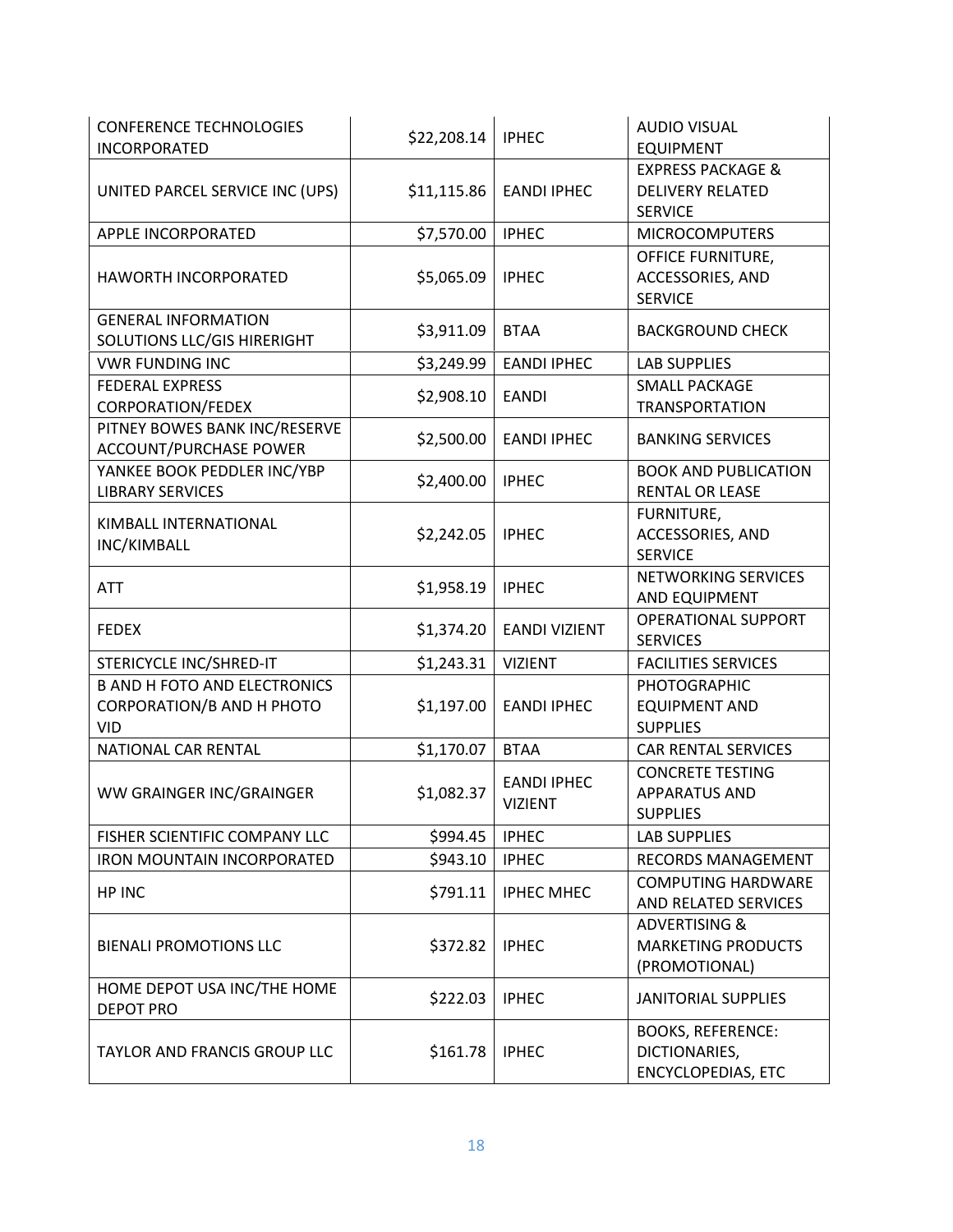| AMERICAN HOTEL REGISTER<br><b>COMPANY</b>                              | \$144.97       | <b>EANDI</b>                         | MATTRESSES, BEDDING<br><b>COVERS AND RELATED</b><br><b>PRODUCTS</b>                        |
|------------------------------------------------------------------------|----------------|--------------------------------------|--------------------------------------------------------------------------------------------|
| <b>UIS</b>                                                             | \$1,871,918.61 |                                      |                                                                                            |
| <b>GORDON FOOD SERVICE INC</b>                                         | \$573,754.41   | <b>IPHEC</b>                         | <b>FOOD</b>                                                                                |
| DELL MARKETING LP LLC/DELL<br><b>MARKETING LP</b>                      | \$288,463.48   | <b>IPHEC MHEC</b>                    | COMPUTING HARDWARE,<br><b>NETWORKING</b><br><b>HARDWARE AND</b><br><b>RELATED SERVICES</b> |
| <b>EBSCO INDUSTRIES INC</b>                                            | \$272,491.59   | <b>IPHEC</b>                         | <b>LIBRARY SERVICES</b>                                                                    |
| CDW LLC                                                                | \$184,137.60   | <b>IPHEC</b>                         | SCIENTIFIC, STATISTICAL,<br>ENGINEERING,<br>MATHEMATICAL                                   |
| OFFICE DEPOT INC                                                       | \$133,364.98   | <b>IPHEC</b>                         | <b>STOCKLESS OFFICE</b><br><b>PRODUCTS</b>                                                 |
| <b>HAWORTH INCORPORATED</b>                                            | \$75,062.99    | <b>IPHEC</b>                         | OFFICE FURNITURE,<br>ACCESSORIES, AND<br><b>SERVICE</b>                                    |
| <b>MEDLINE INDUSTRIES INC</b>                                          | \$66,510.82    | <b>EANDI IPHEC</b><br><b>VIZIENT</b> | <b>DISTRIBUTION -</b><br>MEDICAL/SURGICAL                                                  |
| <b>CARRIER CORPORATION/CARRIER</b><br><b>COMMERCIAL SERVICES</b>       | \$42,612.27    | <b>EANDI IPHEC</b>                   | <b>TRANSPORTATION OF</b><br><b>GOODS AND OTHER</b><br><b>FREIGHT SERVICES</b>              |
| <b>WEST PUBLISHING</b><br>CORPORATION/THOMSON<br><b>REUTERS - WEST</b> | \$32,229.10    | <b>IPHEC</b>                         | PROFESSIONAL/ARTISTIC<br><b>SERVICES</b>                                                   |
| APPLE INCORPORATED                                                     | \$32,179.00    | <b>IPHEC</b>                         | <b>MICROCOMPUTERS</b>                                                                      |
| FISHER SCIENTIFIC COMPANY LLC                                          | \$25,564.28    | <b>IPHEC</b>                         | <b>LAB SUPPLIES</b>                                                                        |
| YANKEE BOOK PEDDLER INC/YBP<br><b>LIBRARY SERVICES</b>                 | \$24,225.50    | <b>IPHEC</b>                         | <b>BOOK AND PUBLICATION</b><br><b>RENTAL OR LEASE</b>                                      |
| WW GRAINGER INC/GRAINGER                                               | \$21,601.52    | <b>EANDI IPHEC</b><br><b>VIZIENT</b> | <b>CONCRETE TESTING</b><br><b>APPARATUS AND</b><br><b>SUPPLIES</b>                         |
| <b>GENERAL INFORMATION</b><br>SOLUTIONS LLC/GIS HIRERIGHT              | \$15,141.14    | <b>BTAA</b>                          | <b>BACKGROUND CHECK</b>                                                                    |
| KNOLL INCORPORATED                                                     | \$11,408.41    | <b>IPHEC</b>                         | CLASSROOM FURNITURE,<br>ACCESSORIES, AND<br><b>SERVICES</b>                                |
| HP INC                                                                 | \$8,467.07     | <b>IPHEC MHEC</b>                    | <b>COMPUTING HARDWARE</b><br>AND RELATED SERVICES                                          |
| AMERICAN CHEMICAL SOCIETY                                              | \$7,550.00     | <b>IPHEC</b>                         | <b>LABORATORY</b><br><b>EQUIPMENT AND</b><br><b>ACCESSORIES (FOR</b><br><b>GENERAL</b>     |
| <b>ALLSTEEL INC</b>                                                    | \$6,922.35     | <b>IPHEC</b>                         | <b>FURNITURE</b>                                                                           |
| PERFORMANCE HEALTH SUPPLY<br><b>INC</b>                                | \$5,718.56     | <b>VIZIENT</b>                       | <b>MEDICAL PRODUCTS</b>                                                                    |